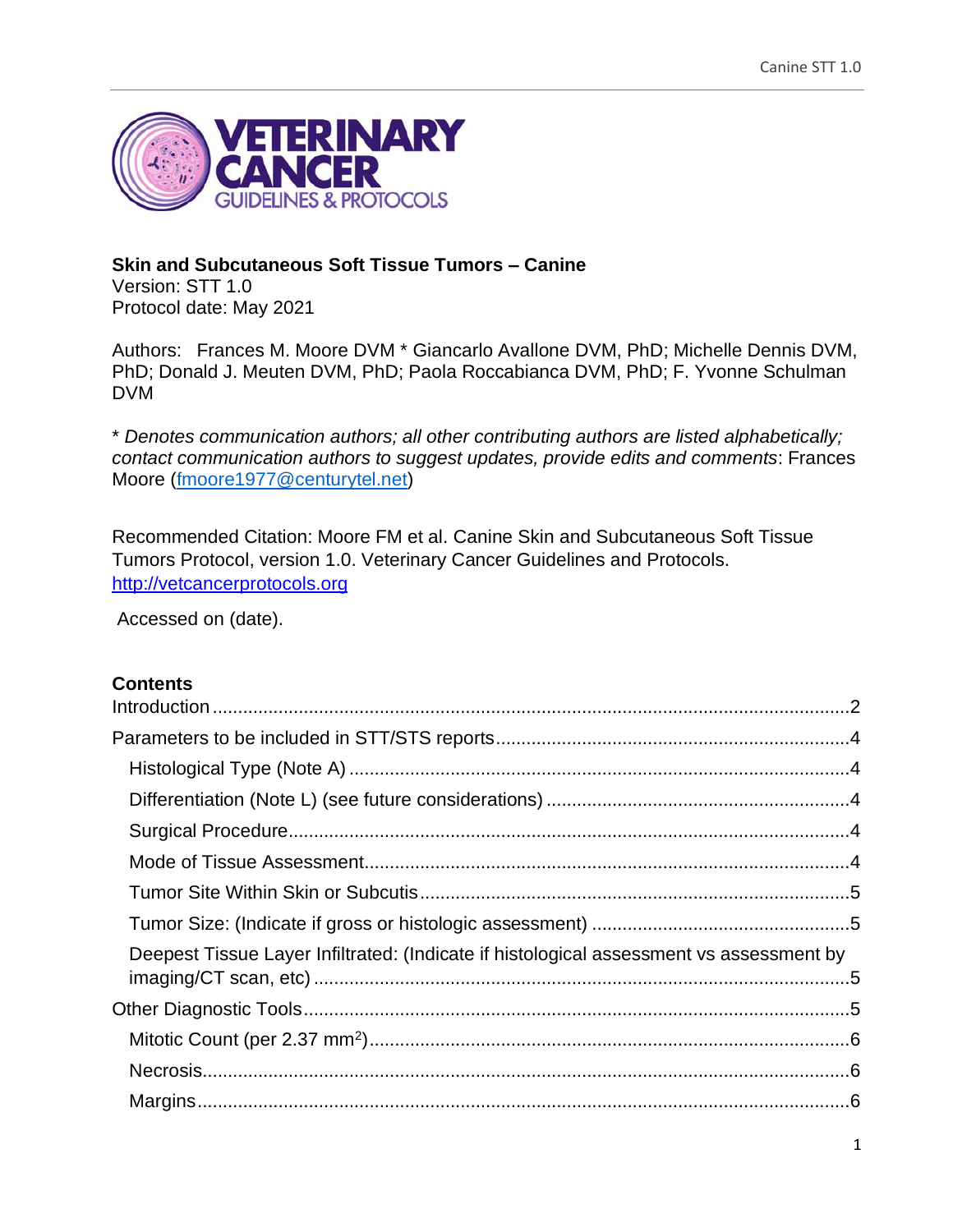#### <span id="page-1-0"></span>**Introduction**

In veterinary medicine, proposed grading systems for soft tissue tumors (STT) formerly designated soft tissue sarcomas (STSs), have suffered from lack of scientific rigor due to small numbers of patient samples, conflation of a variety of tumor types in a single study, lack of standardized histological criteria, and incomplete, unstandardized outcome assessment. A survey of 250 STT/STS pathology reports revealed the histological criteria used to determine grade were included in only 1.2% of reports, preventing correlation between histopathological findings and outcome assessment.<sup>22</sup> The purpose of this protocol is to provide standards for accruing data so that, over time, large data sets with comparable information can be evaluated to enable meaningful conclusions and accurate prognostic information. This protocol is a "living" document which will be modified as new information becomes available. We intend this protocol to guide reviewers in assessing manuscripts for publication to ensure authors have included all required data. Investigators can use this protocol as a checklist to ensure complete data sets are included for study participants. As the histologic criteria that separate benign from malignant canine STT/STS have not been defined, we propose evaluating and grading these tumors using complete data sets as indicated in this protocol to help identify the subset of tumors which will behave aggressively. The tumor type should be diagnosed as specifically as possible, and the histological diagnosis and grade of each tumor, as well as the entire group, correlated with known clinical outcomes.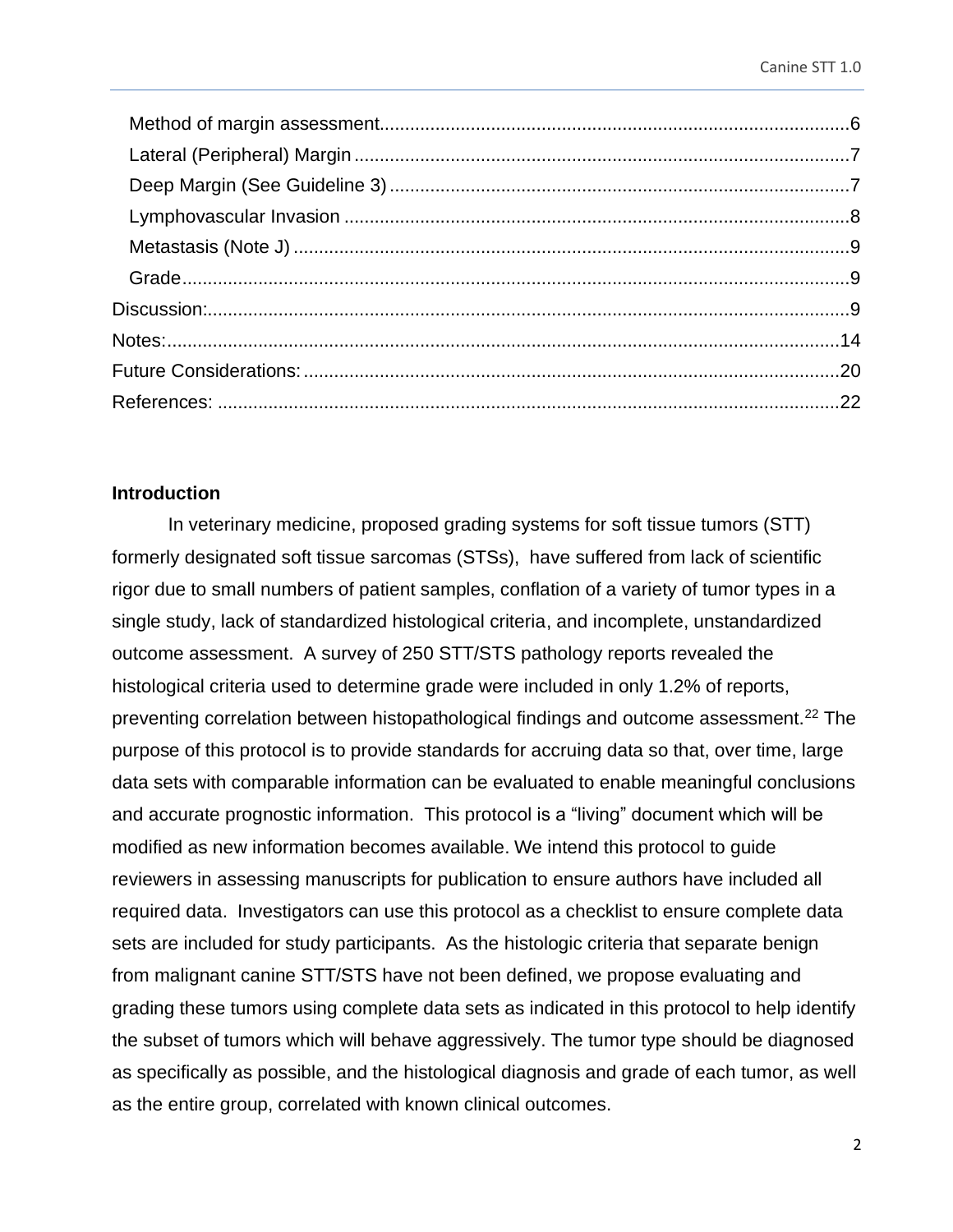This protocol is intended for use with the following types of tumors: Perivascular wall tumors (PWT), nerve sheath tumors (NST), fibrosarcoma, myxosarcoma, leiomyosarcoma, liposarcoma, rhabdomyosarcoma or unclassified spindle cell tumor/sarcoma arising in the dermis or subcutis. The intent is to address data gathering from skin and subcutaneous STT/STS which are either difficult to definitively diagnose (such as PWT and NST) or tumors which lack well - defined prognostic criteria.

This protocol is not intended for the following tumor types: Neoplasms in tissues deep to the subcutaneous tissue, including tumors arising in deep skeletal muscle, tumors arising in spinal nerves, chondrosarcoma, osteosarcomas, hemangiosarcomas, histiocytic tumors, lymphoma or mast cell tumor**.** (Note A). Tumors which involve tissues deep to the subcutis should be excluded unless origin from the dermis or subcutis can be confirmed (ie, early onset restricted to dermis and subcutis or the bulk of the tumor involves dermis and subcutis). However, this protocol could serve as a template for the excluded tumor types and, as unique features of each tumor are published, they would need to be incorporated into the parameters catalogued.

A grading scheme that can be applied to any skin/subcutaneous STT simplifies tumor grading but may not be "best practice". Future studies need to determine whether there is prognostic value in identifying and grading specific histological diagnoses or validate grading systems which group all STT tumors together. Perhaps identifying the tumor type has distinct prognostic information that may be lost when evaluated in the group as a whole. Moreover, criteria other than grade may better predict outcome or treatments. For example, tumor size and depth have greater prognostic value than histological grade for PWT.<sup>1,30</sup> Alternatively, a different grading system altogether may be preferable. Future studies need to evaluate a greater number of parameters than the present 3 histological features that are used. Canine studies accepted the 3 parameters chosen for human tumors yet in the original description by Trojani there were 4 additional parameters that might be predictive for canine tumors but were not evaluated.<sup>32</sup> Grading criteria should be readily available and reproducible so others can replicate and validate these studies.

3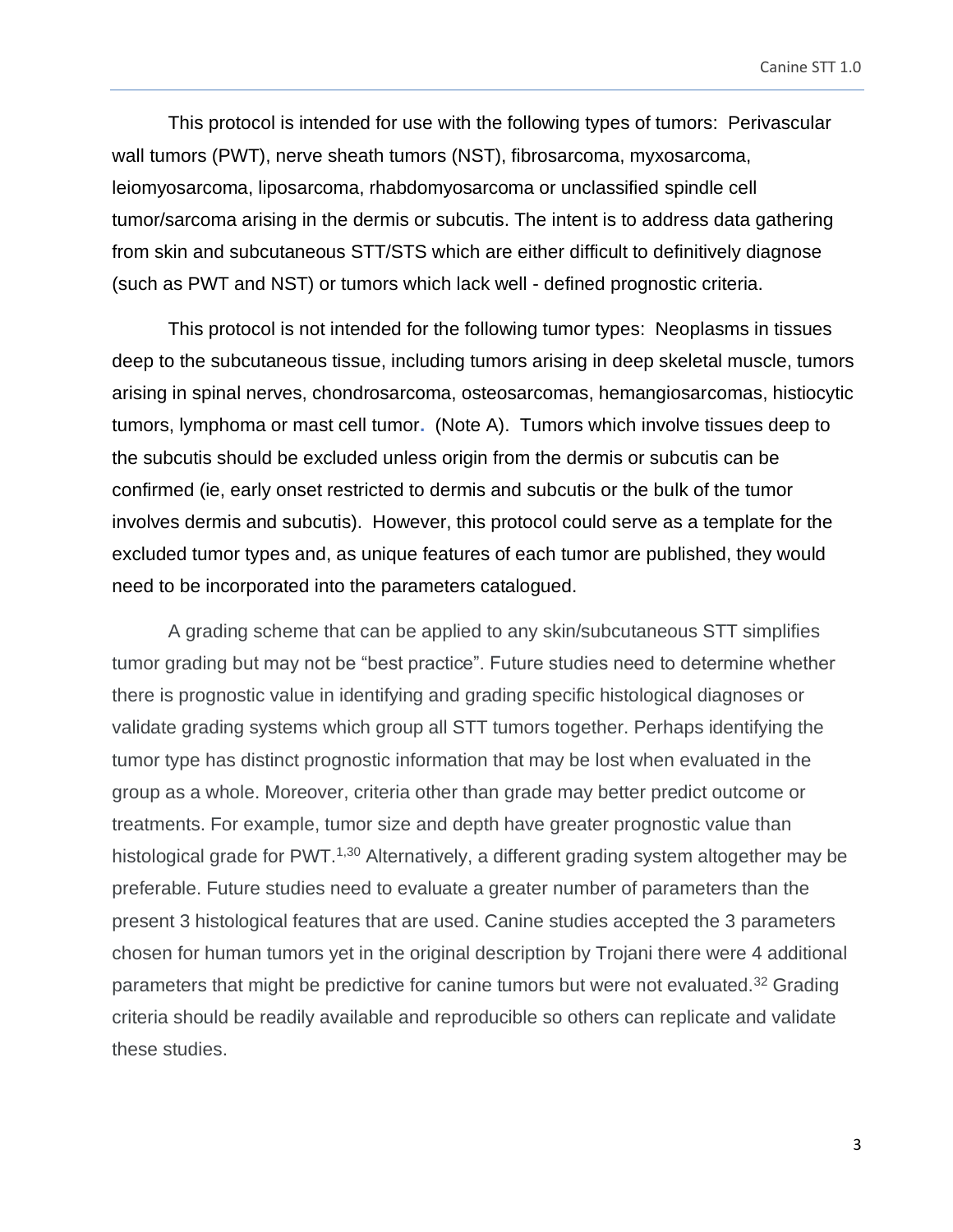## <span id="page-3-0"></span>**Parameters to be included in STT/STS reports**

#### <span id="page-3-1"></span>*Histological Type (Note A)*

- \_\_\_\_\_\_\_\_ PWT
- \_\_\_\_\_\_\_\_ NST
- \_\_\_\_\_\_\_\_ Fibrosarcoma
- \_\_\_\_\_\_\_\_ Myxosarcoma
- Leiomyosarcoma
- \_\_\_\_\_\_\_\_ Liposarcoma
- \_\_\_\_\_\_\_\_ Rhabdomyosarcoma
- \_\_\_\_\_\_\_\_ Other (indicate)
- \_\_\_\_\_\_\_\_ Undetermined

## <span id="page-3-2"></span>*Differentiation (Note L) (see future considerations)*

- \_\_\_\_\_\_\_\_ Score 1
- $\sim$  Score 2.

\_\_\_\_\_\_\_\_ Score 3.

## <span id="page-3-3"></span>*Surgical Procedure*

\_\_\_\_\_\_ Incisional biopsy (Note B)

\_\_\_\_\_\_ Wedge

\_\_\_\_\_\_\_ Needle

\_\_\_\_\_\_ Punch

\_\_\_\_\_\_\_ Excision

\_\_\_\_\_\_\_ Amputation

\_\_\_\_\_\_ Re-excisional biopsy (Note C)

#### <span id="page-3-4"></span>*Mode of Tissue Assessment*

**\_\_\_\_** Manual light microscopy with glass slide evaluation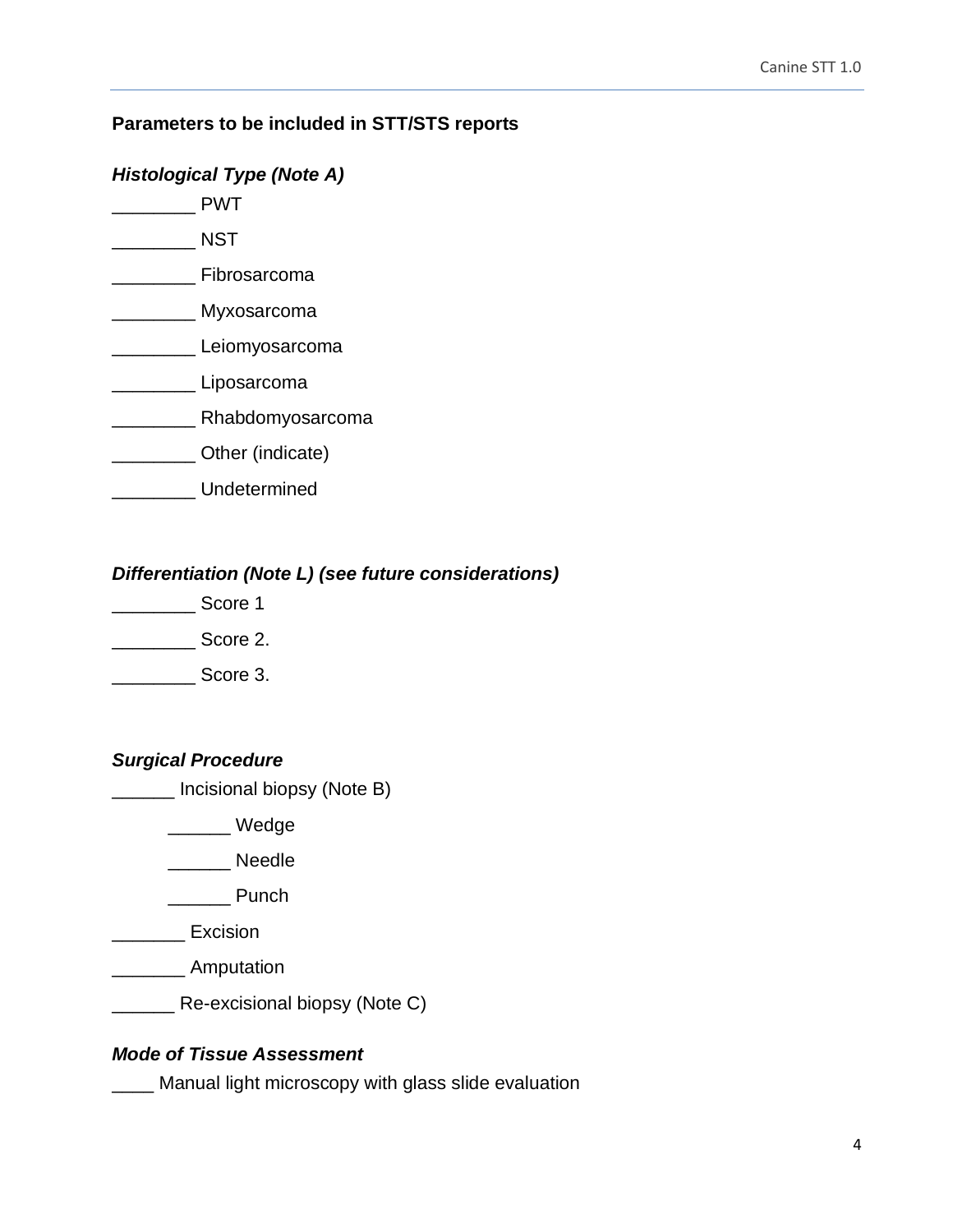\_\_\_\_ Whole slide digital image assessment

#### <span id="page-4-0"></span>*Tumor Site Within Skin or Subcutis*

\_\_\_\_\_\_ Extremities (indicate site)

\_\_\_\_ Forelimb distal to elbow

**\_\_\_\_** Forelimb proximal to elbow

- \_\_\_\_ Hindlimb distal to hock
- \_\_\_\_ Hindlimb proximal to hock
- \_\_\_\_Origin from nerve or nerve root?
- \_\_\_\_\_\_\_\_ Trunk (indicate site) \_\_\_\_\_\_\_\_\_\_\_\_\_\_\_\_\_\_\_\_\_\_\_\_
- \_\_\_\_\_\_ Other (indicate site) \_\_\_\_\_\_\_\_\_\_\_\_\_\_\_\_\_\_\_\_\_\_\_

#### <span id="page-4-1"></span>*Tumor Size: (Indicate if gross or histologic assessment)*

Greatest dimension: \_\_\_\_\_\_\_\_\_\_\_

Additional dimensions: \_\_\_\_\_\_\_\_\_\_\_\_

Number of histological sections examined: \_\_\_\_\_\_\_\_\_

## <span id="page-4-2"></span>*Deepest Tissue Layer Infiltrated: (Indicate if histological assessment vs assessment by imaging/CT scan, etc)*

\_\_\_\_\_\_\_\_ Dermis

\_\_\_\_\_\_\_\_ Subcutis

- \_\_\_\_\_\_\_\_ Fascial Planes (describe)
- \_\_\_\_\_\_\_\_ Muscular layer
- \_\_\_\_\_\_\_\_ Other

#### <span id="page-4-3"></span>**Other Diagnostic Tools**

 $\_\_\_\$  IHC (Note D)

\_\_\_\_ Molecular (Note E)

Imaging studies (CT scan with measurements is preferred imaging technique to estimate depth of invasion)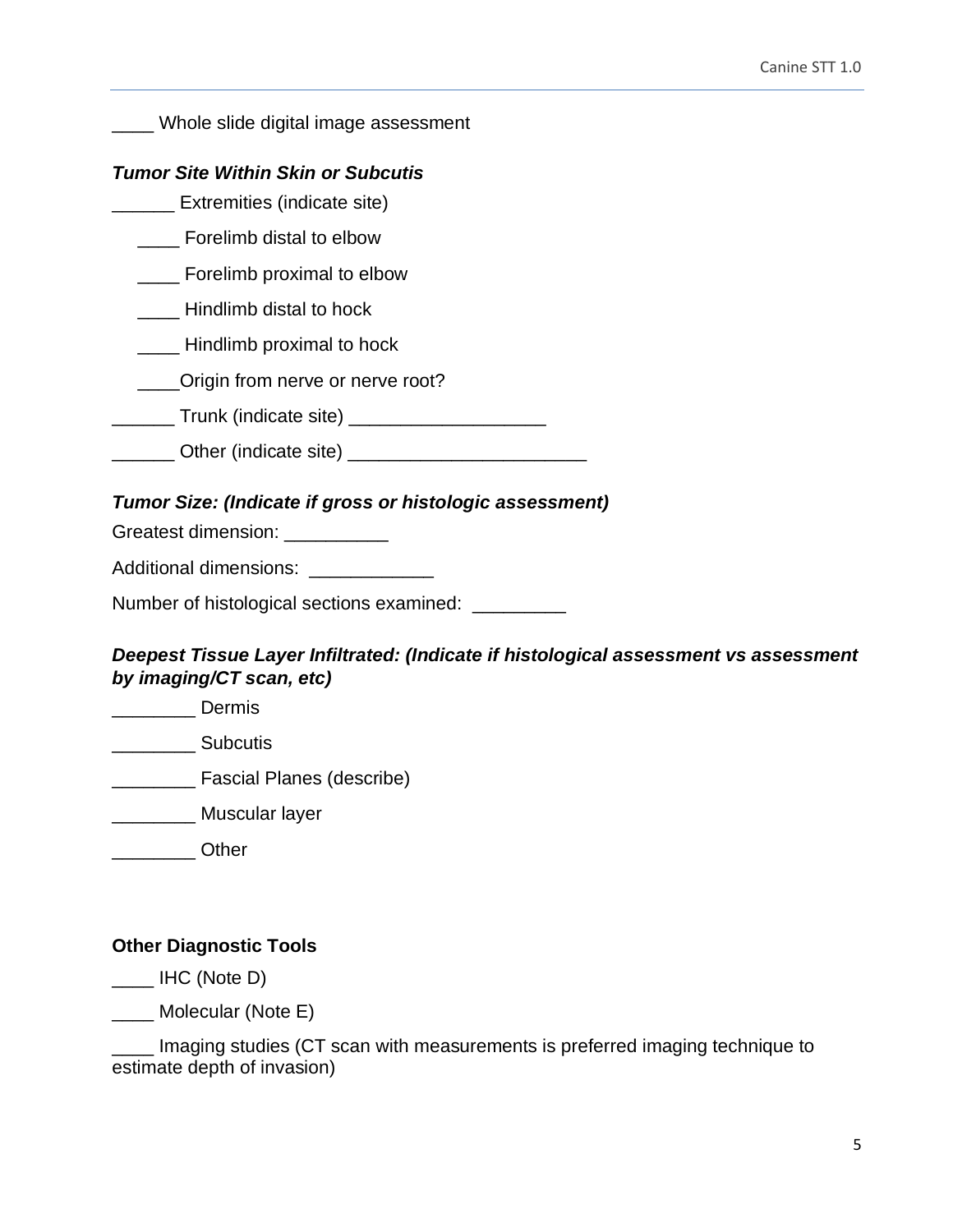# <span id="page-5-0"></span>*Mitotic Count (per 2.37 mm<sup>2</sup> )*

Record number of mitotic figures counted on the appropriate line. See Guidelines 1 and 2

 $-$  0 -9  $\frac{10 - 19}{2}$  $\frac{20}{2}$ 

# <span id="page-5-1"></span>*Necrosis*

**(See Guideline 5, Note F and below)** *(Estimated percent of tumor which is necrotic.)* 

 $0 - 10\%$  $11 - 50\%$ \_\_\_\_\_\_ > 50% Necrosis estimated by microscopic assessment only \_\_\_\_\_ Necrosis estimated by gross and microscopic assessment **Necrosis estimated by imaging, state mode** 

# <span id="page-5-2"></span>*Margins*

# **(See Guideline 3)**

*Histologic tumor free distance (HTFD) is the shortest distance between tumor and the inked margin. Measure margins in mm (no decimals) as accurately as possible. Consider reporting focal if only a few foci of tumor cells are present at the margin and diffuse if large numbers of tumor cells are at the margin. (Note G; Guideline 3). Indicate if imaging or other technology was used to determine tumor infiltration of surrounding tissues.* 

# <span id="page-5-3"></span>*Method of margin assessment*

(See Guideline 3)

\_\_\_radial

- \_\_\_tangential
- \_\_\_combination (specify)
- \_\_\_ number of sections examined

\_\_\_ parallel (breadloaf)

\_\_\_width between sections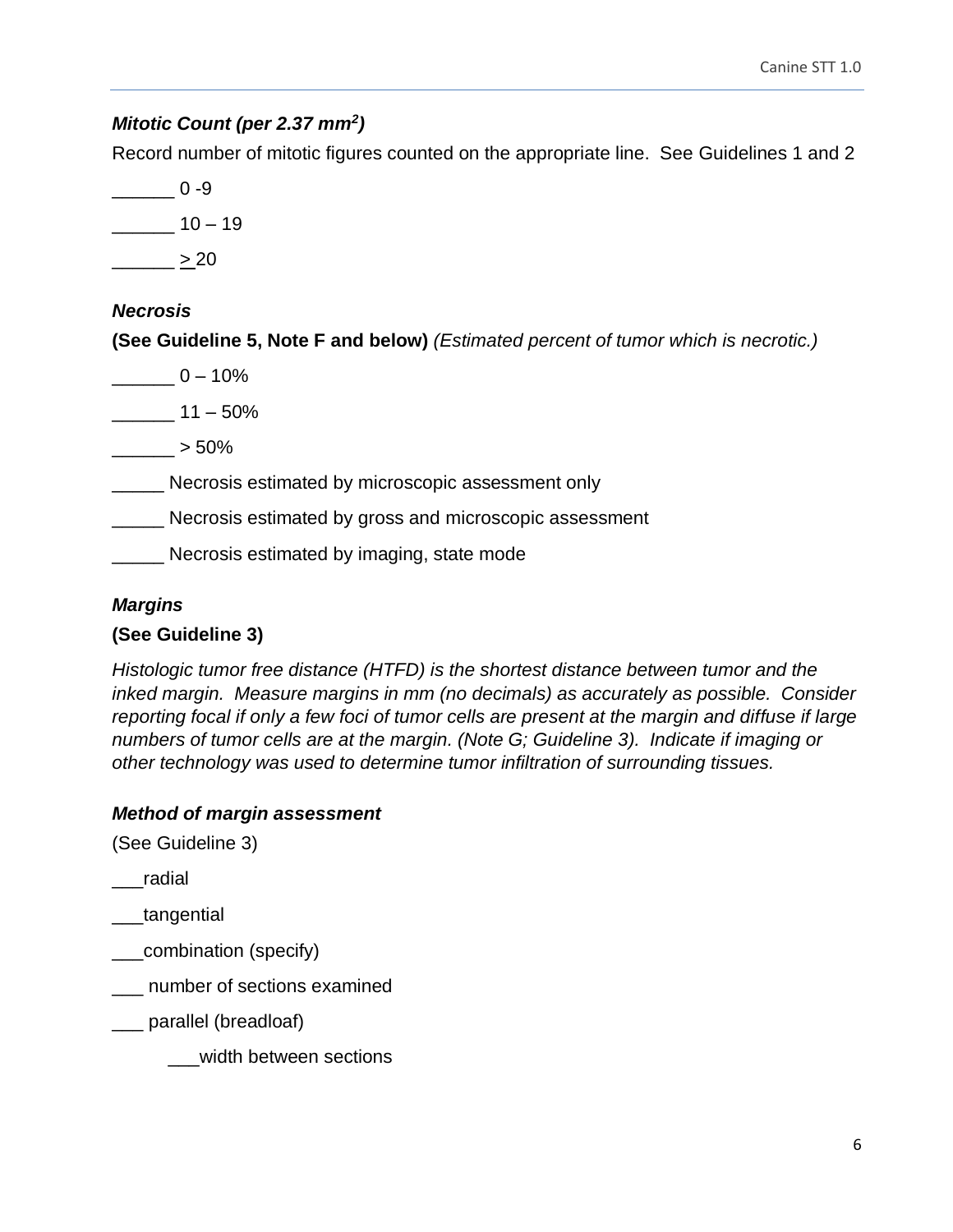<span id="page-6-0"></span>*Lateral (Peripheral) Margin* 

(See Guideline 3)

\_\_\_\_\_ number of sections examined

\_\_\_\_\_ no tumor at margin; HTFD (mm tumor to margins)

tumor is at margin

\_\_\_\_ focal

\_\_\_\_ diffuse

\_\_\_tangential (since HTFD cannot be assessed in tangentially sectioned margins), indicate:

\_\_\_ tumor cells present at margin

\_\_\_\_ Number of sections with tumor cells

\_\_\_ tumor cells not present at margin

\_\_\_\_ Were margins inked at the time of surgery?

 $\rule{1em}{0.15mm}$  Yes

\_\_\_\_\_No

\_\_\_\_ if no, were margins inked by lab personnel? Y N

**EXAGE Margins not assessed (Explain)** 

# <span id="page-6-1"></span>*Deep Margin (See Guideline 3)*

\_\_\_\_ number of sections examined

\_\_\_\_ no tumor at margin; HTFD (mm tumor to margins)

**tumor is at margin (Note G)** 

\_\_\_\_ focal

\_\_\_\_ diffuse

\_\_\_tangential (since HTFD cannot be assessed in tangentially sectioned margins), indicate:

\_\_\_ tumor cells present at margin

\_\_\_\_ Number of sections with tumor cells

\_\_\_ tumor cells not present at margin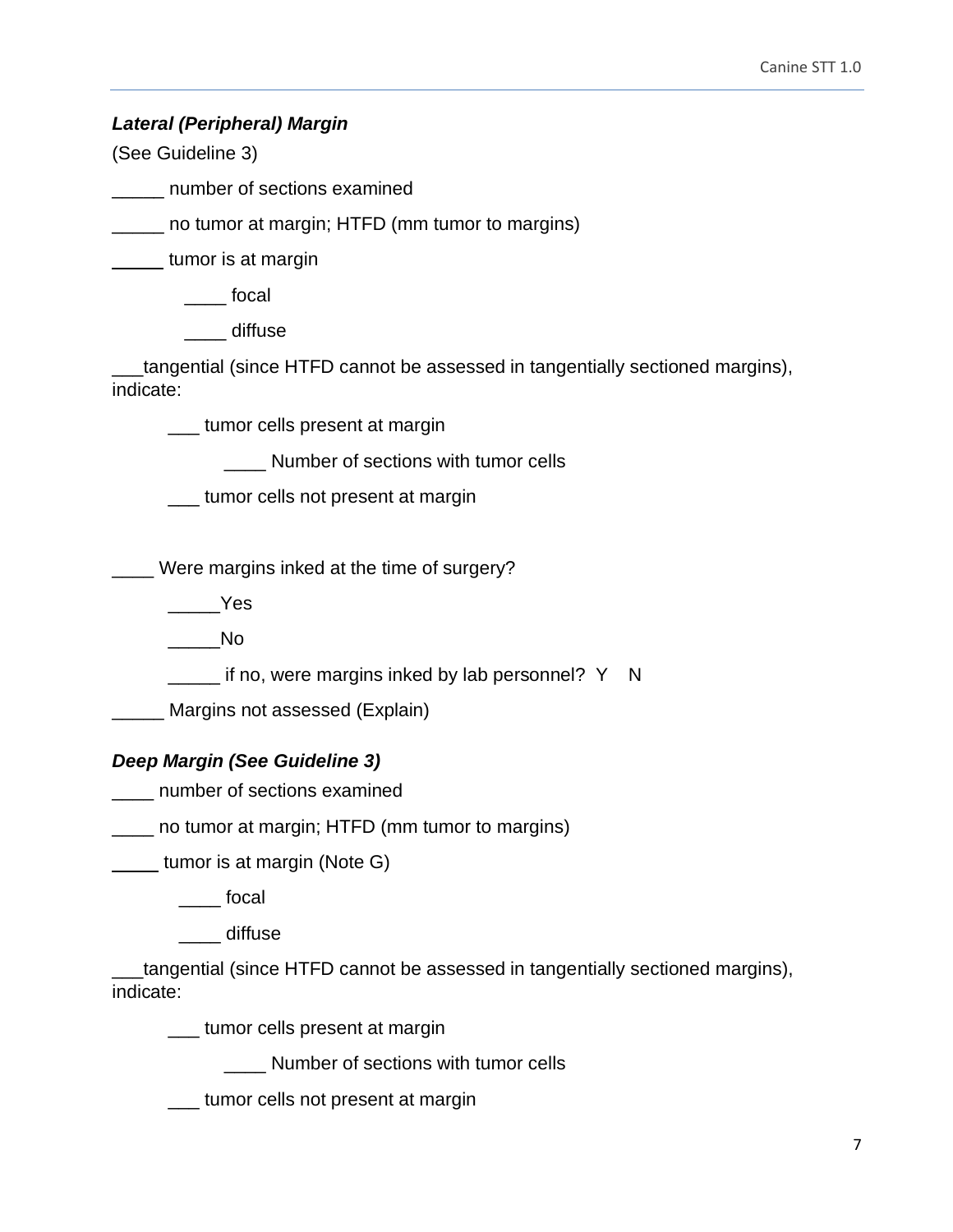\_\_\_\_ Were margins inked at the time of surgery?

\_\_\_\_\_Yes

\_\_\_\_\_No

if no, were margins inked by lab personnel?  $Y \times N$ 

**Margins not assessed (Explain)** 

**Exercial plane below tumor?** 

## <span id="page-7-0"></span>*Lymphovascular Invasion*

(See Guideline 4)

Lymphovascular Invasion (report format below)

Not identified

\_\_\_\_\_ Equivocal

\_\_\_\_ Present

Criteria used to determine lymphovascular invasion

Thrombus adherent to intravascular tumor

Tumor cells invading through a vessel wall and endothelium

 Neoplastic cells within a space lined by lymphatic or blood vascular endothelium

Neoplastic cells in a structure that has been confirmed to be a lymphatic or blood vessel using immunohistochemistry

Number of LVI foci (within a minimum of one representative section of tumor and peritumoral tissue. Report the number of foci of LVI within all sections examined.)

 $\frac{1}{\sqrt{2}}$  Few (< 5 foci)

 $\frac{1}{2}$  Moderate (5 – 10 foci)

\_\_\_\_\_ Many (> 10 foci)

Type of vessels invaded

\_\_\_\_\_ Muscular wall evident

No muscular wall evident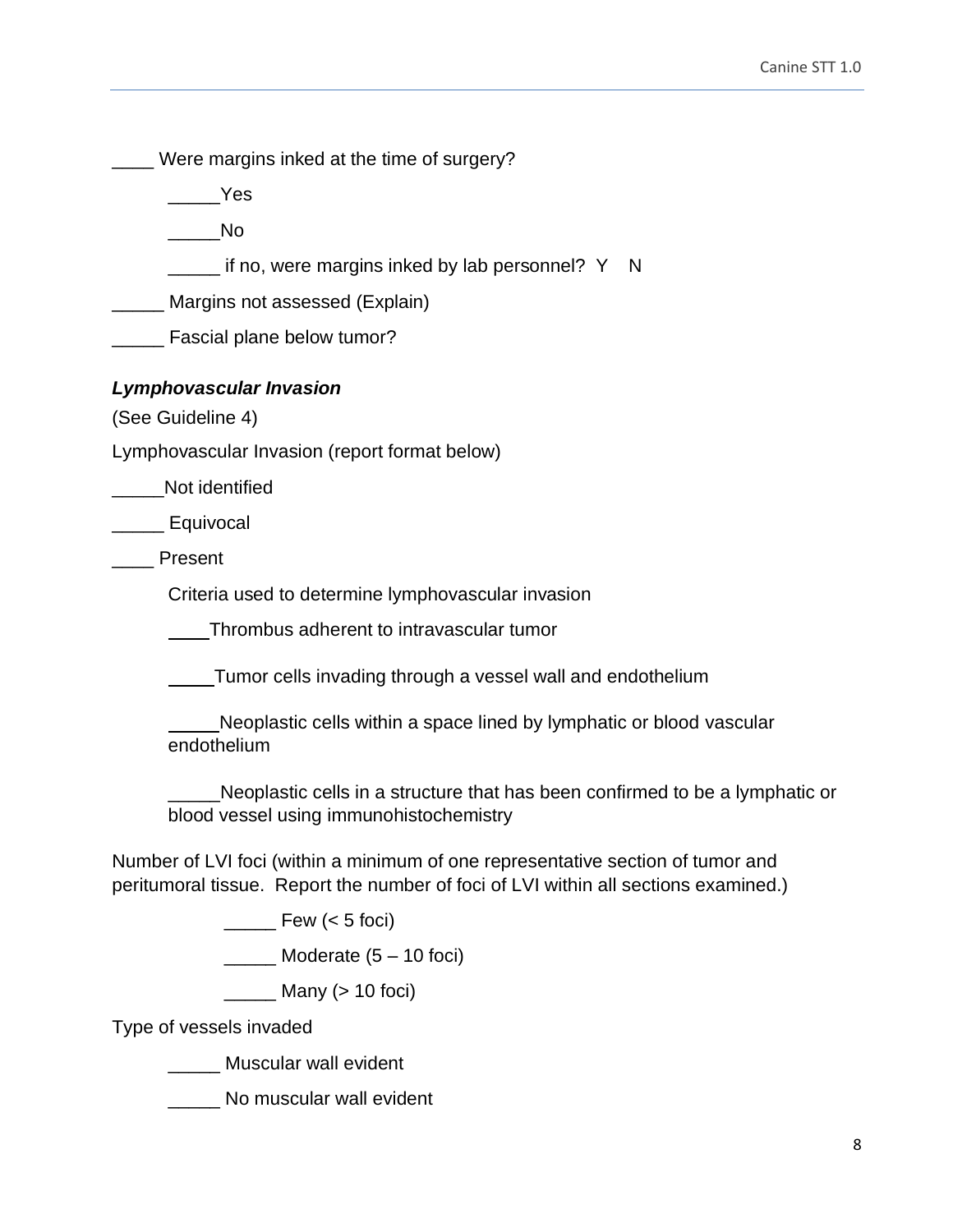Site of lymphovascular invasion

\_\_\_\_\_ Intratumoral (number of LVI foci)

\_\_\_\_\_ Peritumoral (number of LVI foci)

## <span id="page-8-0"></span>*Metastasis (Note J)*

Indicate the means to confirm metastatic tumor (i.e., histopathology from biopsy/autopsy tissue; fine needle aspirate cytology, etc).

\_\_\_\_\_Not present

Suspected based on image studies, but not confirmed (Note J); Indicate if presence of metastasis was based upon imaging studies with no confirmatory tissue sampling.

State mode of imaging

Present (indicate sites)

**Lymph nodes (Indicate sites)** 

\_\_\_\_\_ Lungs

\_\_\_\_\_ Other (Indicate)

\_\_\_\_\_ Not determined

# <span id="page-8-1"></span>*Grade*

**(Optional)** Indicate system used 1-5 (Note K)

 $\overline{\phantom{0}}$  1

 $\overline{\phantom{a}}$  2

\_\_\_\_\_ 3

## <span id="page-8-2"></span>**Discussion:**

The term STT/STS encompasses a wide range of tumor types in humans and in animals and, although the veterinary terminology and various grading schemes have, in many instances, been borrowed from the human literature, the types of neoplasms which commonly comprise soft tissue tumors in humans are very different from the tumor types typically encountered in animals.<sup>7,10,11,14,20,24,28,32</sup> This is exemplified by liposarcomas, which are common in humans and rare in dogs, and PWTs that are very common in dogs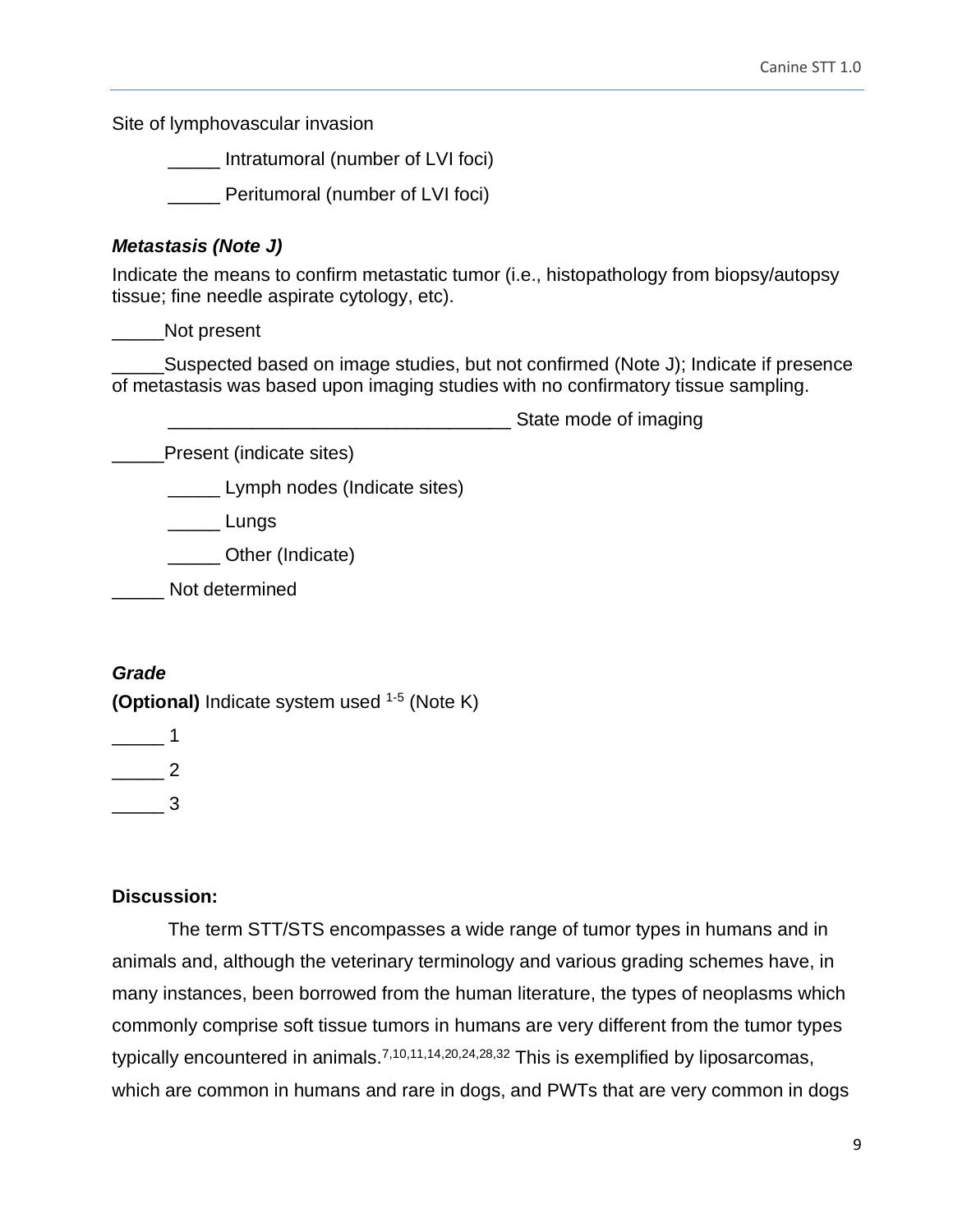but rare in humans. The common denominator between species is an origin in nonepithelial soft tissues. In the case of canine tumors, STT is recommended in place of the designation soft tissue sarcoma (STS) because the biological behavior of the most common forms of these tumors (PWT and NST) in dogs is predominantly indolent and does not warrant the diagnosis of sarcoma. The term sarcoma suggests the group of neoplasms are malignant, however present outcome assessment data indicates that the majority do not recur and metastases are infrequent.<sup>7,20,24,28</sup>

The effect of grouping disparate tumors within the same grading scheme needs to be compared to grading tumors segmented into specific histological diagnoses so that important predictive parameters may be determined. Canine STT/STS studies initially grouped these tumor types together due to their morphological similarities and the assumption that biological behavior was also similar. In recent years, knowledge advances have allowed us to better differentiate types of STT/STS, leading to an improved understanding of their behavior. It can now be argued that the inclusion of PWTs, which metastasize infrequently (4-10%), in the same category with malignant nerve sheath tumor, fibrosarcoma and undifferentiated sarcoma is inappropriate.<sup>1,2</sup> Moreover, the collective grouping of various tumor types under the umbrella term STT/STS complicates the overall prognosis for STT/STS because the inclusion of rare tumors, which may behave much differently, clearly biases statistical analysis of outcomes. Hypothetically, statistical analysis performed on a group of 75 PWT and 2 liposarcomas, it seems obvious the *statistical behavior* predicted for the 3 rare tumors is biased by the 75 tumors, which are of different cell origin and with no obvious relationship to the PWTs, other than mesodermal heritage. Alternatively, grading systems which appropriately categorize low, intermediate and high - grade neoplasms, regardless of the type can provide appropriate prognostic information, if each included tumor type is adequately represented to allow meaningful statistical analysis. Although this protocol uses the term STT/STS, the authors recommend that each of the specific tumor types be studied individually in addition to collective assessment. Exceptions to this may be studies of tumors with undifferentiated histological features or features intermediate between NST and PWT where a specific diagnosis may not readily be made without ancillary studies (IHC, molecular studies, etc).

10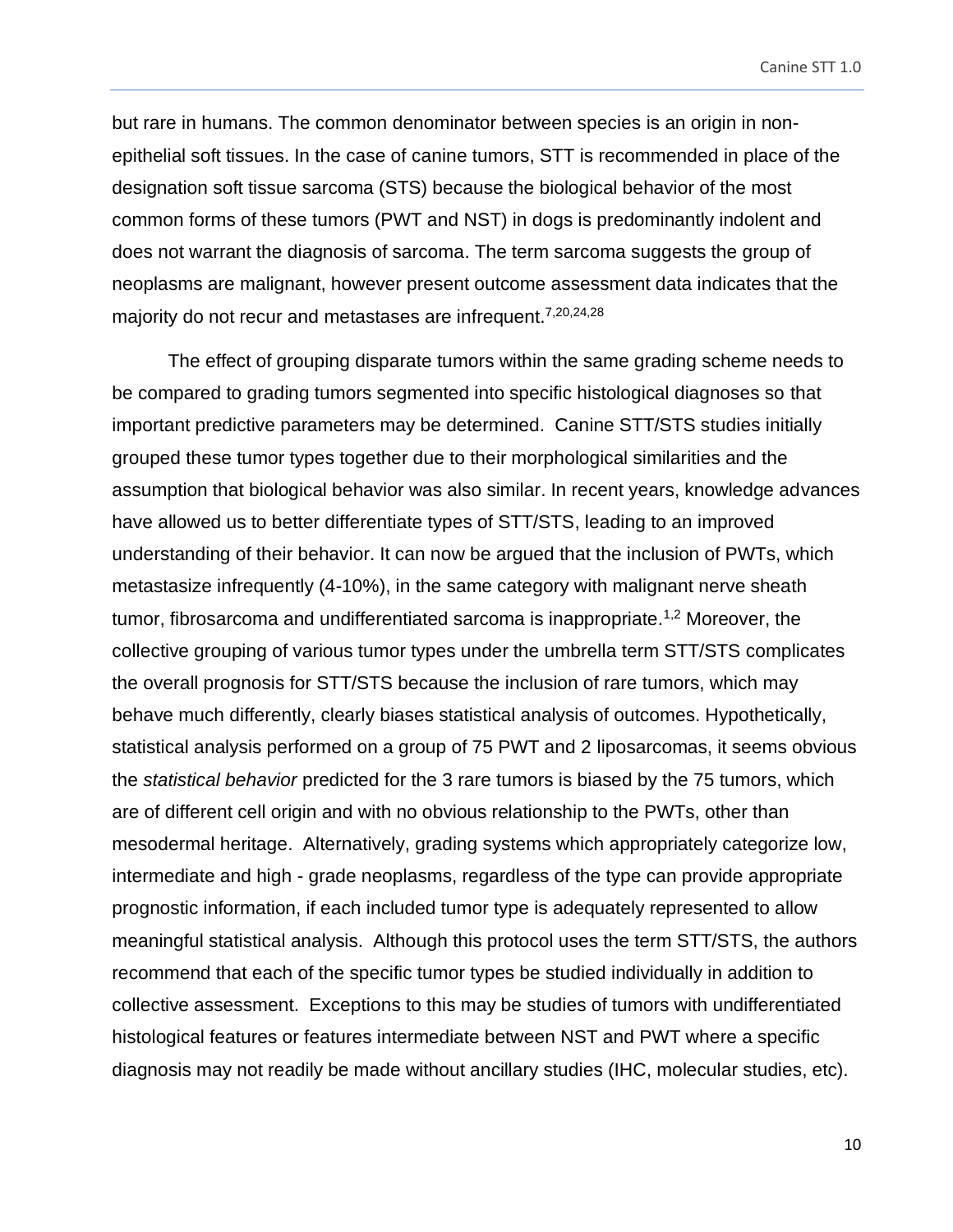Histological features characteristic of PWT and NST have been described, but there is overlap of many histological patterns found in these two tumor types<sup>1-3,6,19,23,28,31,33</sup> which can complicate definitive diagnosis in routinely stained sections. Whorls, streams, fascicles, storiform arrangements and Antoni A and Antoni B patterns are described in both NST and PWT. Verocay bodies are a distinctive feature of benign nerve sheath tumors and consist of regions of palisading nuclei forming compact rows separated by fibrillary cell processes.<sup>17</sup> Regions reminiscent of Verocay bodies have been described in  $diverse$ , cutaneous, non-neural tumors in humans<sup>5</sup> and have been described in canine PWT.<sup>1,3</sup> Recognition of this pattern may aid in the prevention of misdiagnosis of neural origin in tumors of diverse histogenesis. Future studies need to clarify how important this histologic feature is to differentiate tumors that look similar.

Studies relating histological features to patient outcome in animals suffer from limited sample size and lack of standardization of data collection and outcome assessment. Greater than 95% of reported STT/STS did not recur when margins were free of tumor.20,24 We have studied these neoplasms for 40 years and know that if they are graded 90% will be grade 1 or 2; a small percentage are grade 3 and aggressive. As the histologic criteria that separate benign from malignant STT/STS have not been defined, we propose evaluating and grading these tumors using complete data sets as indicated in this protocol to help identify the subset of tumors which will behave aggressively. Molecular profiles are now used in human pathology to help predict tumor-host behavior, and this is needed for canine STT/STS.

The existing grading scheme, adapted from the French system in humans,  $7,11,15,20$ needs validation with methods described in such detail that others can duplicate them. Some criteria, such as determination of the percentage of necrosis via gross and/or histological criteria, are poorly defined in the human literature and were not clarified in the veterinary manuscripts. Percent necrosis for human tumors was determined by estimating the amount seen grossly and histologically. There are a number of distinctions between how the grading systems are used for human tumors and how they are applied to canine tumors, and these have not been addressed in the veterinary studies,  $7,11,20,24,32$  in particular, the need to determine histological tumor type and confirmation of the diagnosis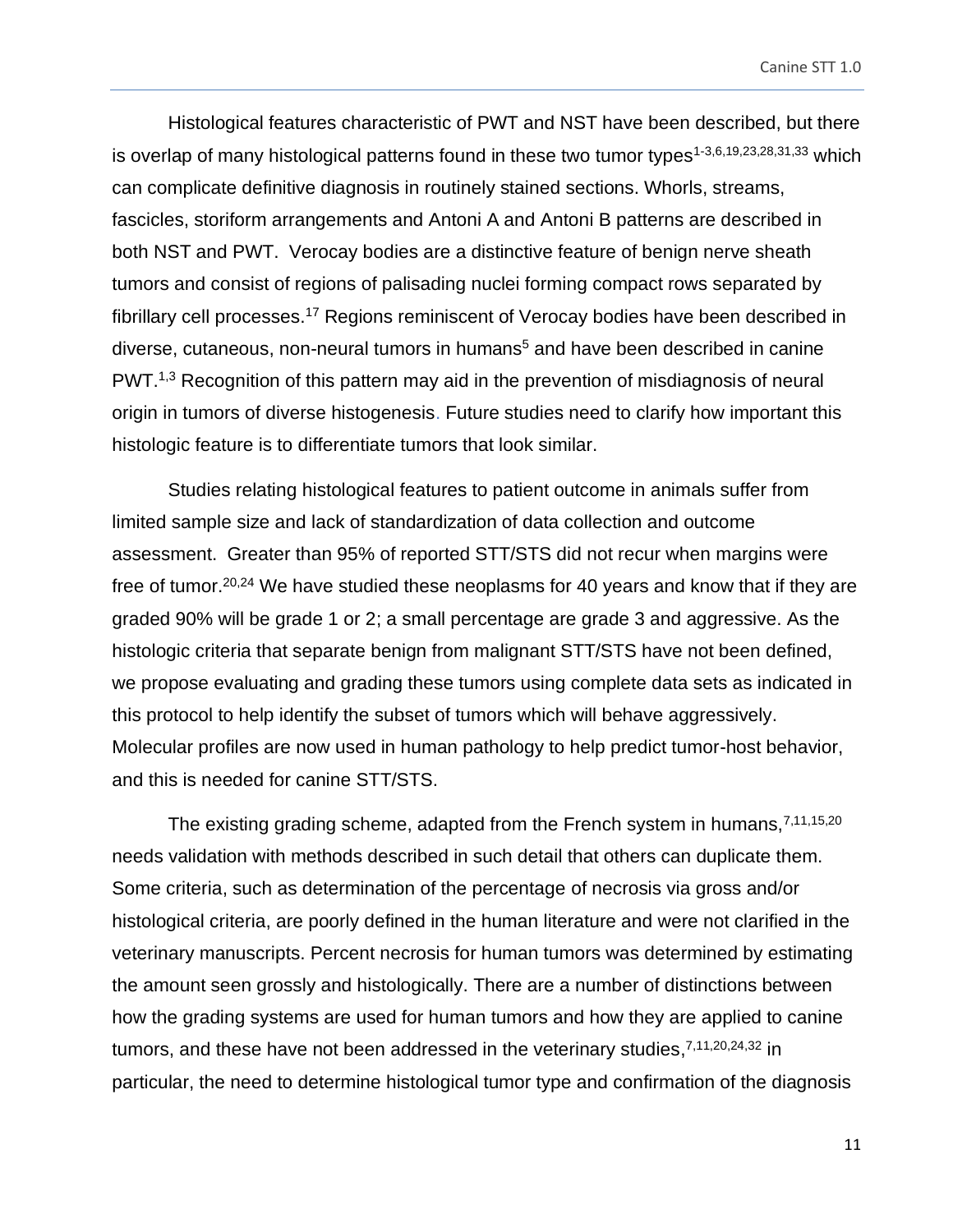of sarcoma *prior* to applying the human grading systems. That is, the grading systems for human tumors are not intended to distinguish benign from malignant neoplasms but are used to grade malignant neoplasms.<sup>11,15,29,32</sup> In many instances in dogs, the grading system is applied to tumors before the determination of malignancy is made and, in some instances, without designation of specific tumor type beyond STT/STS. The distinctions between human and canine STT/STS and how the grading systems are applied warrants broadening the number of parameters evaluated in dog tumors to assess if any of the initial criteria evaluated in humans could be useful in grading dog STT/STS despite the apparent lack of utility in assessing human tumors. The histological features not investigated in dogs are tumor cellularity (Score 1: tumor cells < 50%; ie stroma = more than half of the tumor; Score 2: tumor cells representing > 50% examined surface), atypical nuclei (Score 1: atypical nuclei in < 50% of tumor surface examined; Score 2: atypical nuclei in > 50% of tumor surface examined), malignant giant cells (Score 0: no malignant giant cells; Score 1: malignant giant cells < 50% of tumor cell surface; Score 2 malignant giant cells > 50% of tumor surface) and vascular emboli (Score 0: none; Score 1: present).<sup>32</sup> In humans, and likely in animals, the histological subtype can define the behavior, which could make tumor grade redundant. Research clarifying the differential behavior of STT/STS types with both univariate and multivariate analysis of histological features is expected to lead to improved application of grading or new means to evaluate these tumors.

For any proposed veterinary tumor grading system, the tumor type should be designated as precisely as possible and the criteria used to designate that diagnosis be provided (H&E, IHC etc). Each graded element must be clearly defined. For instance, the means to assess percent necrosis (gross, histology, both; see Note F) must be clarified if this is an element of a grading system and others are expected to duplicate the method.<sup>20,25</sup> Grading systems should compare the utility of evaluating tumor collections of uniform histological type versus assessing collections comprising tumors of diverse histological type.

Many grading systems and case series reviews focus on the MC as a key prognostic indicator. However, the literature on canine STT/STS has reported different MC cutoffs of: > 9, ranges of 0-5, 6-9, >9 and ranges of 0-9, 10-19 and >19.<sup>7,20,24</sup> None of these referenced papers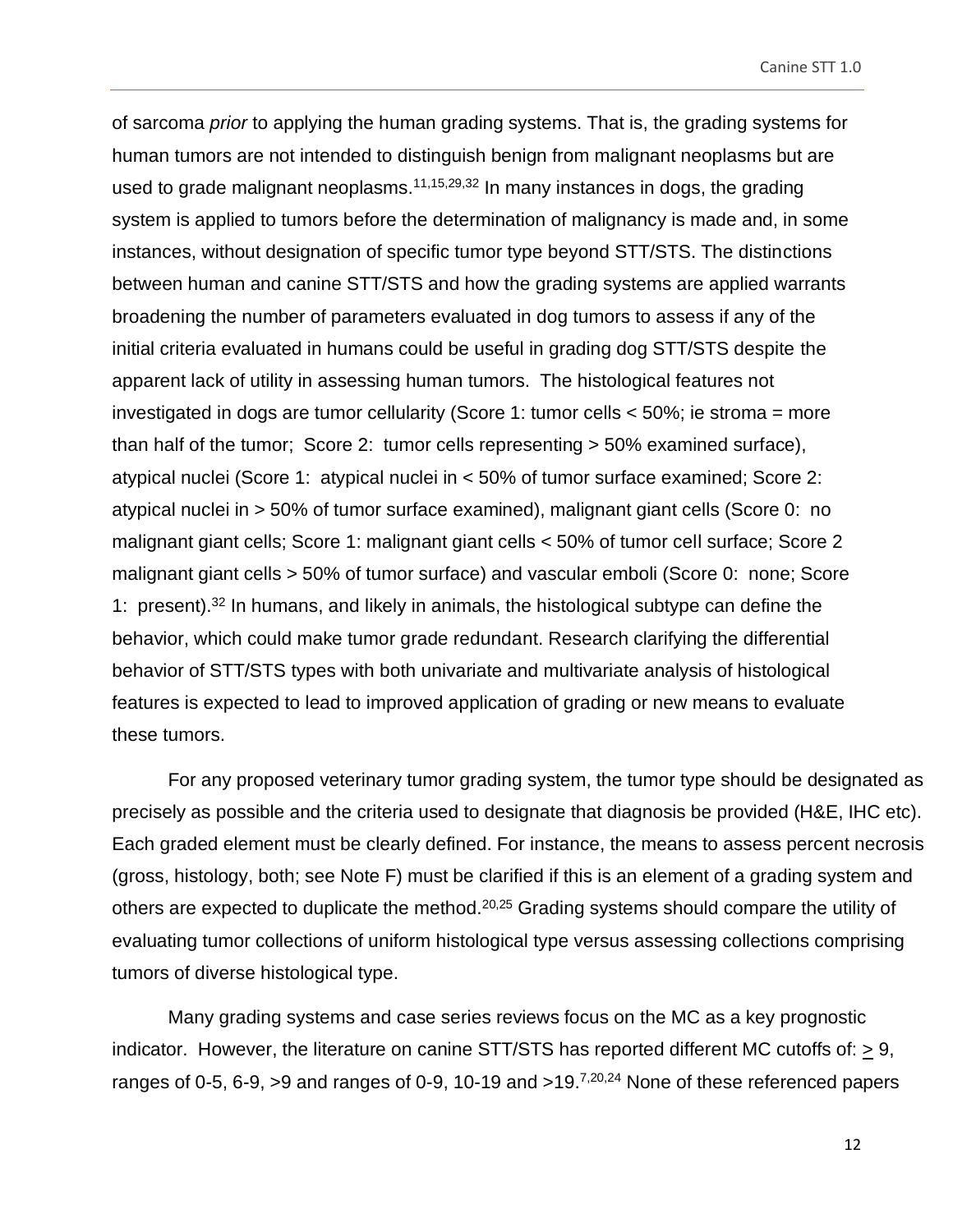accurately reported the total area in which mitotic figures were counted. Grading criteria should be readily available and detailed so others can replicate and validate these studies. Results of published studies in which material and methods are inadequately described lack credibility and cannot be validated by other investigators. Ten years ago a call was made for improved design and reporting of canine STT/STS prognostic studies,<sup>14</sup> yet some of the most critical knowledge gaps are yet to be addressed and even recent studies fail to meet described standards. This is exemplified in a recent publication reporting outcomes of dogs with STS treated with radiation therapy in which STS grades were assigned by various systems, mitotic figures were assessed by outdated methods, various treatment modalities were included and data was obtained through phone surveys of owners. Tumor grades were obtained through medical record review but criteria for determining grades was not indicated. Criteria for confirming tumor recurrence or presence of metastatic lesions were not described.<sup>13</sup> How can any scientifically useful information be obtained from heterogeneous sources of information? Reviewers of manuscripts are important gatekeepers of sound, reproducible scientific data. Editors and reviewers of canine STT/STS prognostic studies must vigilantly enforce the standards outlined in 2011 and updated in this document if we are to improve prognostication and clinical management.

These studies will require accurate, standardized diagnoses and parameter assessments by pathologists correlated with accurate standardized outcome assessments on as many cases as possible. Proposed grading systems should give detailed descriptions and examples of the scored parameters and interobserver variation should be assessed among a group of pathologists. Presently, outcome assessments are the weakest link and without these any grading schemes lack clinical utility. Published manuscripts of canine STT/STS have too few cases designated as *high grade* and correlated with outcomes to be reliable.<sup>7,20,24</sup> As an example, in one study only 9 of 139 graded tumors were high grade and only 4 of these had outcome assessments.<sup>24</sup> Conclusions based on such limited outcome assessment may be flawed, and are certainly weak.

Histologic classification of some types of STT/STS is difficult, and final classification may require IHC or other ancillary tests. In veterinary medicine, the costs for these tests are incurred by owners. If the tests are declined, it is unreasonable to expect a precise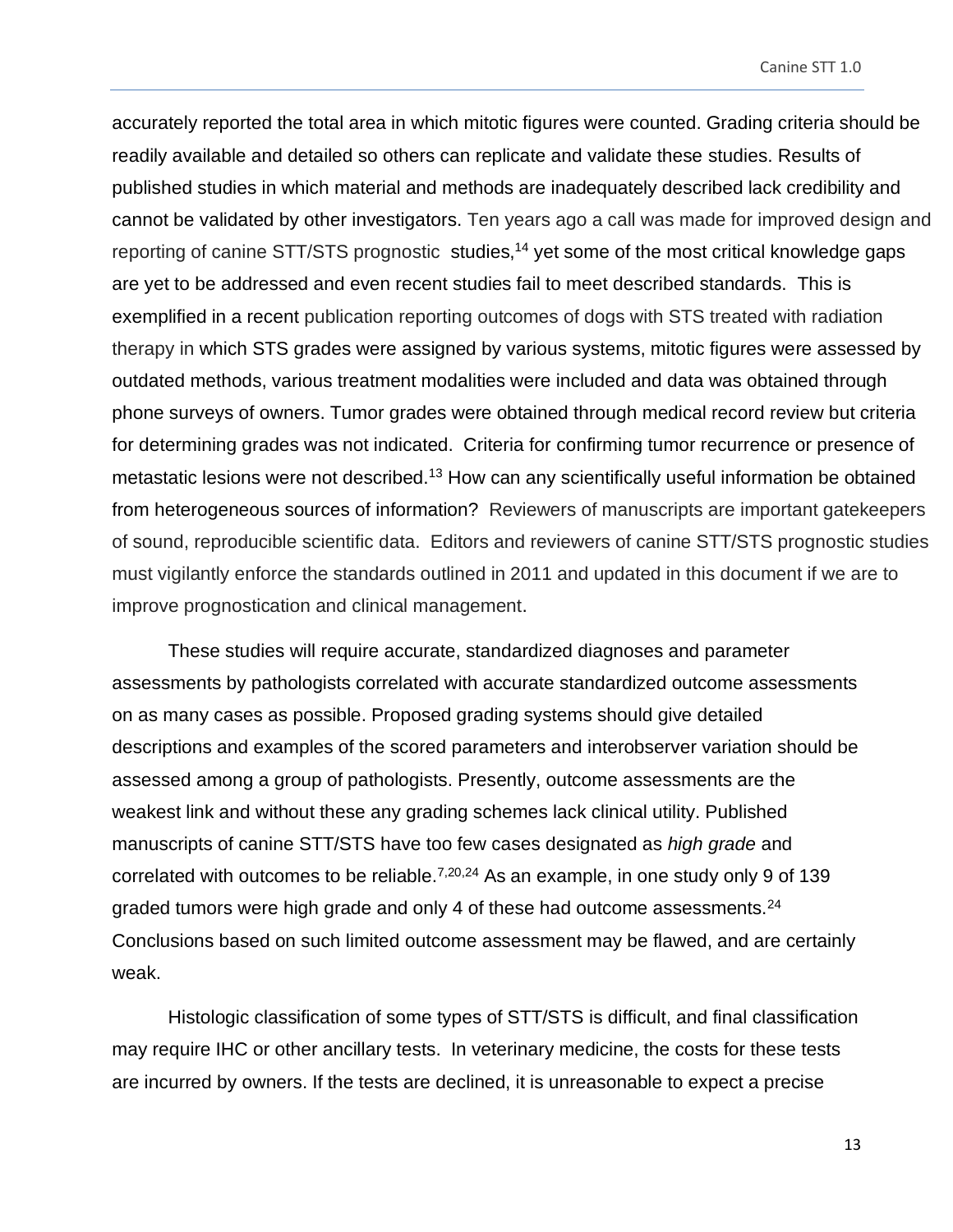Canine STT 1.0

classification of some of these tumors. A grading scheme that can be applied to any tumor within the parent group is therefore desirable. However, our existing scheme needs to be broadened to determine if parameters originally rejected for human soft tissue sarcomas may, in fact, be predictive in dogs. Furthermore, the methods described to assign scores for necrosis, MC and differentiation for canine tumors are not detailed enough that others can replicate them, and the number of dogs reported with high grade STT/STS that have outcome assessments is too small to be reliable. These studies need to be repeated with additional parameters described such that others can replicate them and with greater numbers of dogs with accurate standardized outcome assessments if we wish to improve patient care.

#### <span id="page-13-0"></span>**Notes:**

**A.** This protocol is intended to address the extent of data that should be gathered on skin and subcutaneous STTs which have been designated in the prior literature as soft tissue sarcoma and consist of neoplasms originating in the skin and subcutis and variably identified as nerve sheath tumors, perivascular wall tumors, fibrosarcomas, myxosarcomas, leiomyosarcomas, rhabdomyosarcoma, liposarcomas or poorly differentiated spindle cell tumors or sarcomas. Primary tumors of muscle origin or tumors arising in tissues other than the skin or subcutis should be considered separately from STT/STS in this protocol. Nerve sheath tumors can arise from spinal nerves or nerve roots and should be considered separately from NST arising in the dermis or subcutis. If NST is documented to arise from spinal nerves/nerve roots, this should be documented in tumor location. The data gathered for STT/STS may prove useful for other tumor types but should not be grouped together with STT/STS. Studies should evaluate the prognostic utility of assessing specific tumor types separately (if the tumor type can be identified) to determine if the specific histological diagnosis is predictive of tumor behavior. Additional statistical evaluation of the entire group of STT/STS can be compared to that of individual tumor types to determine if outcome is equally associated with histological diagnosis versus a general grading system applicable to any STT/STS.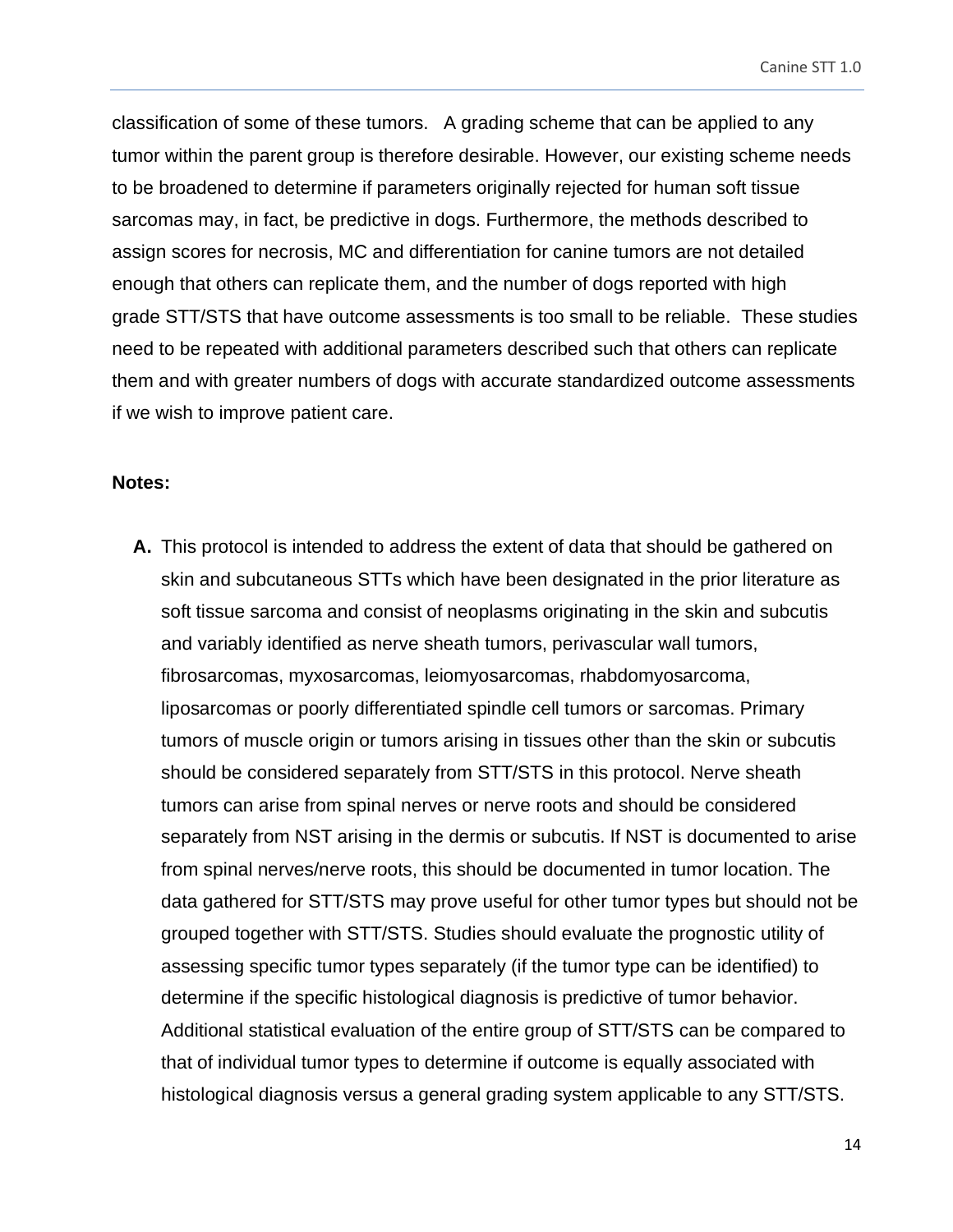- **B.** It may not be possible to assess all parameters in biopsy specimens. A preliminary study comparing presurgical biopsy and excisional surgical specimens showed low sensitivity for detecting high-grade lesions but high specificity for identifying highgrade neoplasms.<sup>27</sup> Excisional biopsies should be the goal for inclusion in this protocol.
- **C.** If the specimen is from a re-excisional biopsy procedure as described by Bacon et. Al., 4 the original diagnosis and tumor grade should be reported together with diagnosis and grade of the re-excised tumor. Finding residual neoplastic cells in a re-excision specimen from dogs in which tumor may be at the margin poses a problem in interpretation; confounders are how extensively the specimen is sampled and that standardized protocols are not validated.<sup>8,9</sup> Presence or absence of tumor in re-excision specimens did not accurately predict recurrence in one study of canine STT/STS. In this study, 39/41 dogs had tumor at the original excision margin and 32 (82%) dogs did not have tumor seen in the re-excision. Nine of 41 dog (22%) had tumor in the primary re-excision specimen whereas 32/41 (78%) had no tumor in the re-excision specimen. Six tumors recurred, 4 of which had no tumor seen in reexcision specimen and 2 of which had tumor seen in the er-excision specimen.<sup>4</sup> Attempts to improve trimming of surgical margins have been made with well defined and reproducible sampling protocols.<sup>1</sup> Surgical margin assessment in human STS demonstrates the need for more detailed assessment of the relationship of the tumor cells to critical anatomic structures including perineural and perivascular tissue, bone and tissue barriers.<sup>10</sup> In addition to searching for neoplastic cells in re-excision specimens, determination if the re-excision biopsy extends to normal tissue should be reported, indicating the entire lesion was removed.
- **D.** A number of IHC markers have been described in NST and PWT.<sup>2,3,23,31</sup> Recommended IHC markers for PWT are smooth muscle actin (clone 1A4) or muscle actin (clone HHF35) and calponin. Calponin is regarded as the most sensitive for PWT identification. Desmin IHC is an optional marker for PWT. For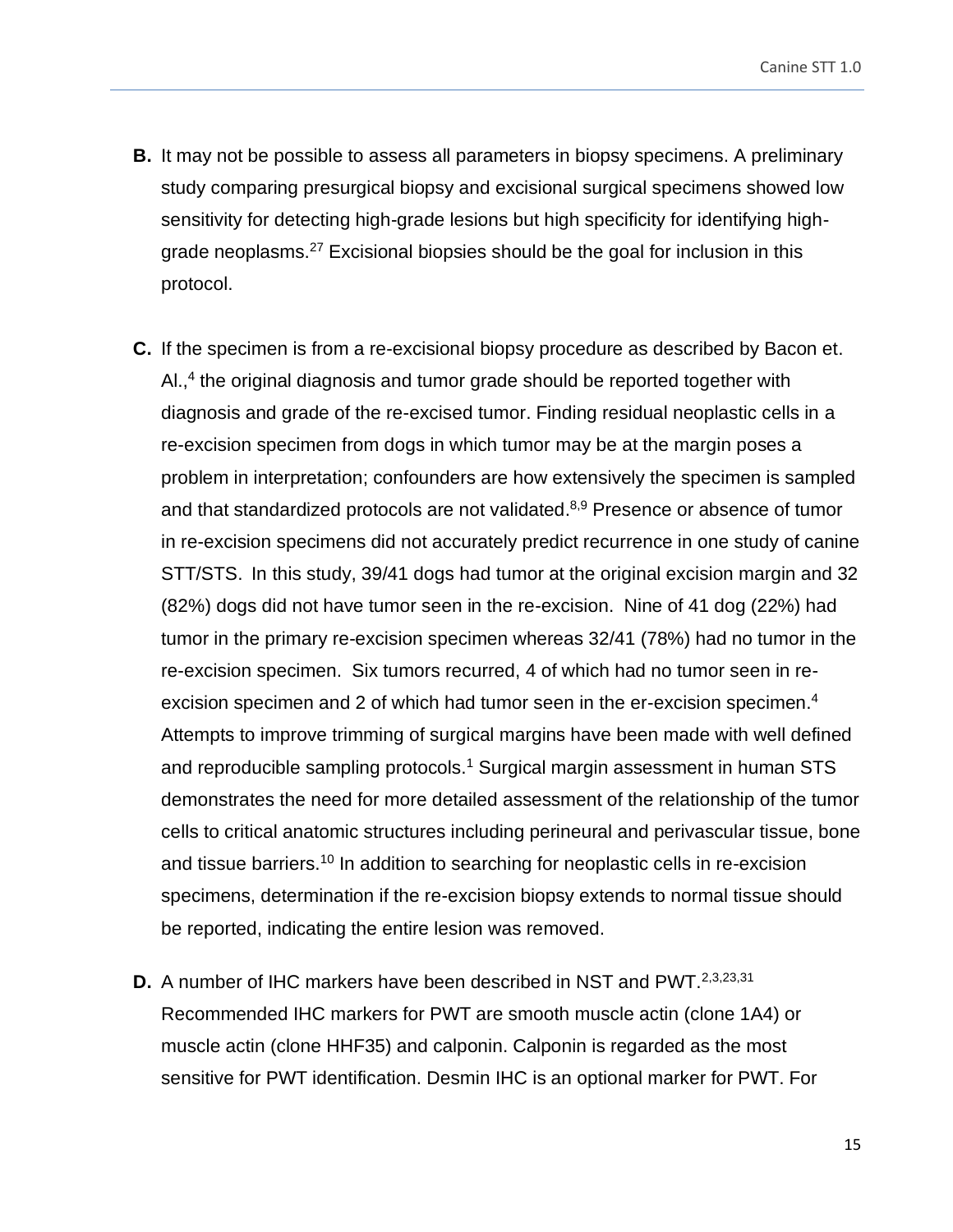confirmation of malignant NST, IHC for nerve growth factor receptor and for Olig 2 are recommended.<sup>31</sup>

- **E.** Indicate type of molecular test performed, method and results. Molecular profiling can aid in the diagnosis and characterization of tumors and has been shown to correlate with therapeutic responsiveness and prognosis in humans.<sup>12,26</sup> Molecular studies have not been extensively employed in veterinary oncology although molecular profiling has been performed in canine thyroid tumors and lymphoma.<sup>16,18</sup>
- **F.** The percent tumor necrosis is included in this protocol because this parameter has been utilized in published tumor grading schemes in humans and animals7,11,20,24,25,29,32 The means of assessing the percent of necrotic tumor has not been fully defined and remains subjective. Original methods used for human tumors included gross and histologic assessment of necrosis. Studies on dogs did not indicate if gross observations were used in combination with histological assessment, as in humans, or if only histologic assessments were evaluated.<sup>20,24</sup> The grading scheme in one canine study assigned scores for necrosis using a 50% threshold similar to the French system but changed the assigned scores used in the human scoring system: Score 1 = none; score  $2 = 50\%$  and score  $3 = 50\%$  to grade the tumors. In the results section of the paper a different threshold for necrosis was addressed (ie, 10% threshold) indicating that dogs with tumors with > 10% necrosis were 2.7 times more likely to die of tumor related causes. The data relating to the 10% necrosis threshold was not reported.<sup>20</sup> Other studies have not referenced the 10% necrosis threshold and we are not aware of pathologists reporting or oncologists requesting an estimate of 10% necrosis. For necrosis to be objectively assessed as a parameter for future grading schemes, new studies must determine if gross assessment of necrosis can be documented in a standardized fashion and if this parameter correlates with outcome assessment. This requires documentation of systematic gross sampling of both necrotic and viable tissue and confirmation of necrosis by histological evaluation. For this to be accomplished, grossing personnel must include sectioning of tumor sites which appear necrotic,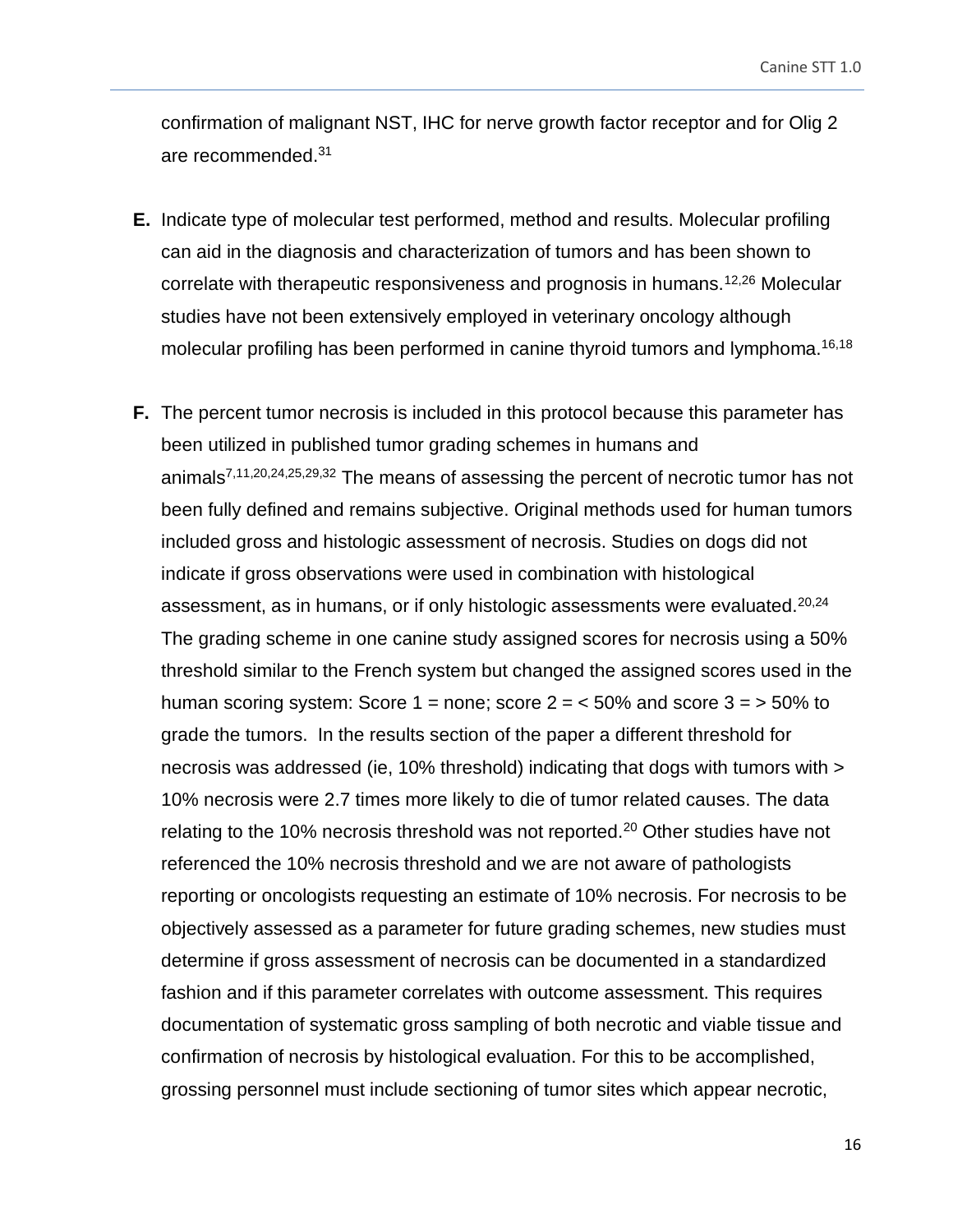hemorrhagic, or edematous, regions typically avoided in most grossing procedures. Most pathologists will only have microscopic sections to estimate necrosis and these sections are likely to be a small percentage of the entire tumor. Furthermore, in many cases, the gross description will be inadequate unless grossers are instructed to search and report the percent of the entire tumor that appears necrotic. How pathologists who used this parameter determined when greater or lesser than 50% of the tumor was necrotic seems too subjective to be reliable or reproducible. Unless future studies can clearly define and objectively assess this parameter, findings must be considered tentative. Also, if studies lack sufficient cases with adequate gross assessment, gross percent of necrosis should be abandoned as a criterion. Future studies should consider using morphometry of histological sections and compare this to subjective assessment of the percent necrosis. Veterinary studies have also never determined how many sections of a tumor adequately estimates parameters such as percent necrosis, margins or MC. As with other parameters, the utility of necrosis as a feature of tumor behavior must be compared to patient outcomes.

- **G.** The histologic tumor free distance (HTFD) should be reported as accurately as possible; in mm with no decimals; report lateral and deep margins. The HTFD is the shortest distance from the tumor to the inked margin. If ink is not present when tissue is received indicate if lab personnel inked what they interpreted as deep and lateral margins. When tumor cells are seen at a margin consider indicating *focal* (only a few foci of tumor cells are present) or *diffuse* (large number of tumor cells present at the margin). There are inherent inaccuracies in margin assessment as a result of post-surgical tissue shrinkage, shifting of tissue planes following surgery, marking ink dissection along fascial planes, function of cut and formalin fixation tissue shrinkage.<sup>21</sup> Alternate methods of reporting surgical margins are topics of current discussion, including a system modified from human systems designed to address breast cancer.<sup>21</sup> (see Guideline 3)
- **H.** It can be difficult to distinguish true vascular invasion from pseudovascular invasion. The more stringent criteria for defining vascular invasion are demonstration of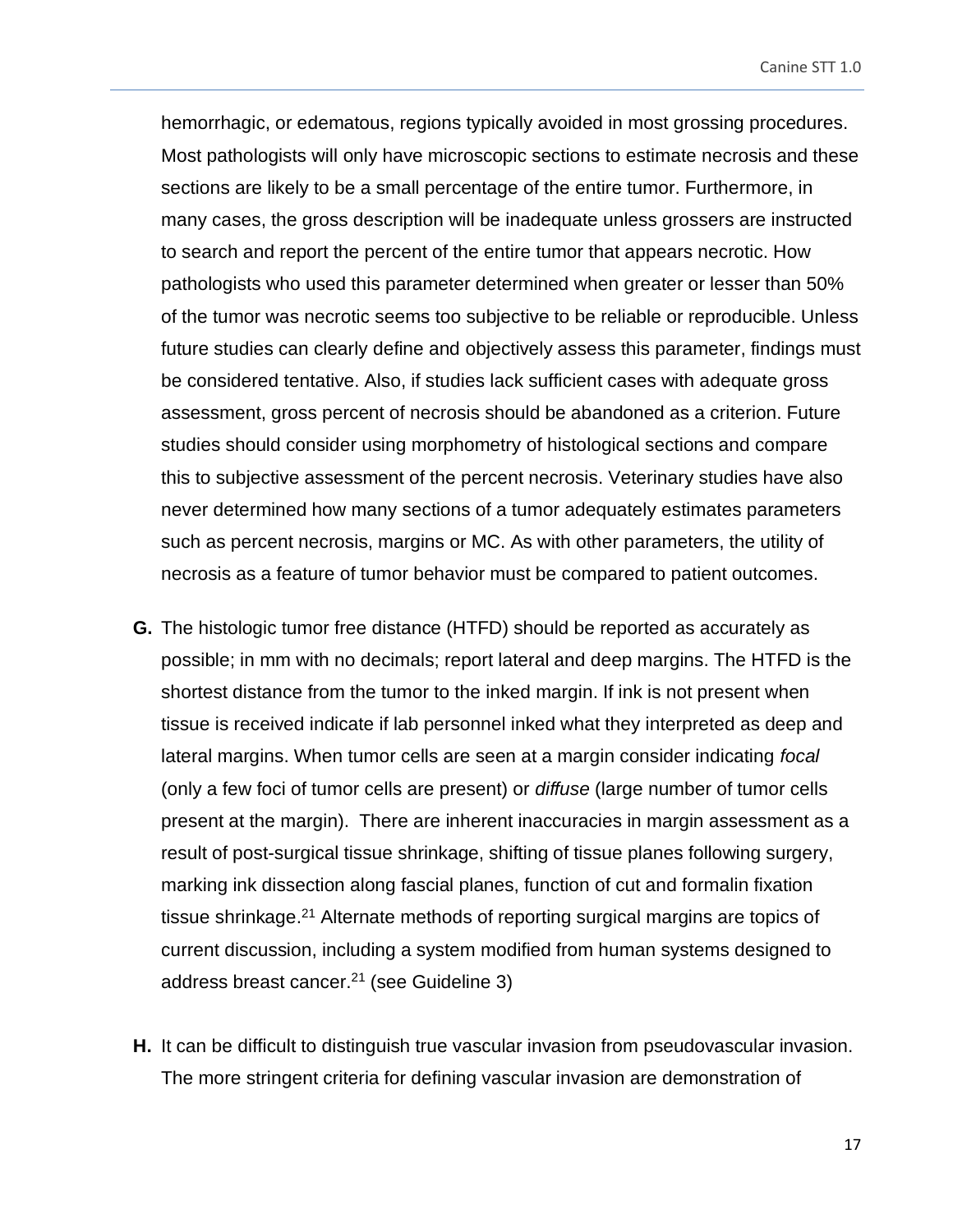invasion of vascular wall by neoplastic cells and presence of a neoplastic embolus/thrombus attached to a vascular wall. In the absence of these findings, the presence of intravascular neoplastic cells could represent either true lymphovascular invasion or pseudovascular invasion. (see Guideline 4).

- **I.** Tissue retraction can form a space which may surround tumor cells mimicking tumor in a lymphovascular space. Lack of demonstrable endothelial lining distinguishes retraction artifact from intravascular neoplasia. Retraction artifact is common in circumanal gland neoplasms**.** Pseudovascular invasion is artifactual displacement of neoplastic cells into a vascular space. In this instance, a true lymphovascular space (i.e., demonstrable endothelial lining in routine or immunohistochemical-stained sections) surrounds neoplastic cells. (see Guideline 4).
- **J.** Metastatic sites should be confirmed by histological evaluation. Imaging results suggestive of metastasis but not confirmed histologically should be reported as suspected metastases and mode of imaging stated: radiographs, CT, MRI, etc (see Guideline 10). If lymph nodes are evaluated, method of evaluation should be included (e.g. FNA vs incisional biopsy).
- **K.** There is one basic grading system, developed originally by Trojani,<sup>32</sup> in which 7 parameters were evaluated for use with human tumors and three were selected: MC, differentiation and necrosis. These three were subsequently validated by others.11,15,29 However, the literature on canine STT/STS have reported different MC thresholds as parameters to predict prognosis ( $\geq 9$ ),<sup>7</sup> ranges of 0-5, 6-9,  $>9^{24}$  and ranges of 0-9, 10-19 and >19,<sup>20</sup> none of which accurately reported the total area in which mitotic figures were counted). Two of these graded the canine tumors via the French system; however, differentiation and necrosis were not described in sufficient detail for others to replicate the M&M. Both studies lacked robust numbers of highgrade tumors with follow up data (e.g., one study graded 139 tumors, only 9 were high grade and only 4 of these had outcome assessments).<sup>24</sup> Grading criteria should be readily available and reproducible with detailed, objective, well-illustrated cut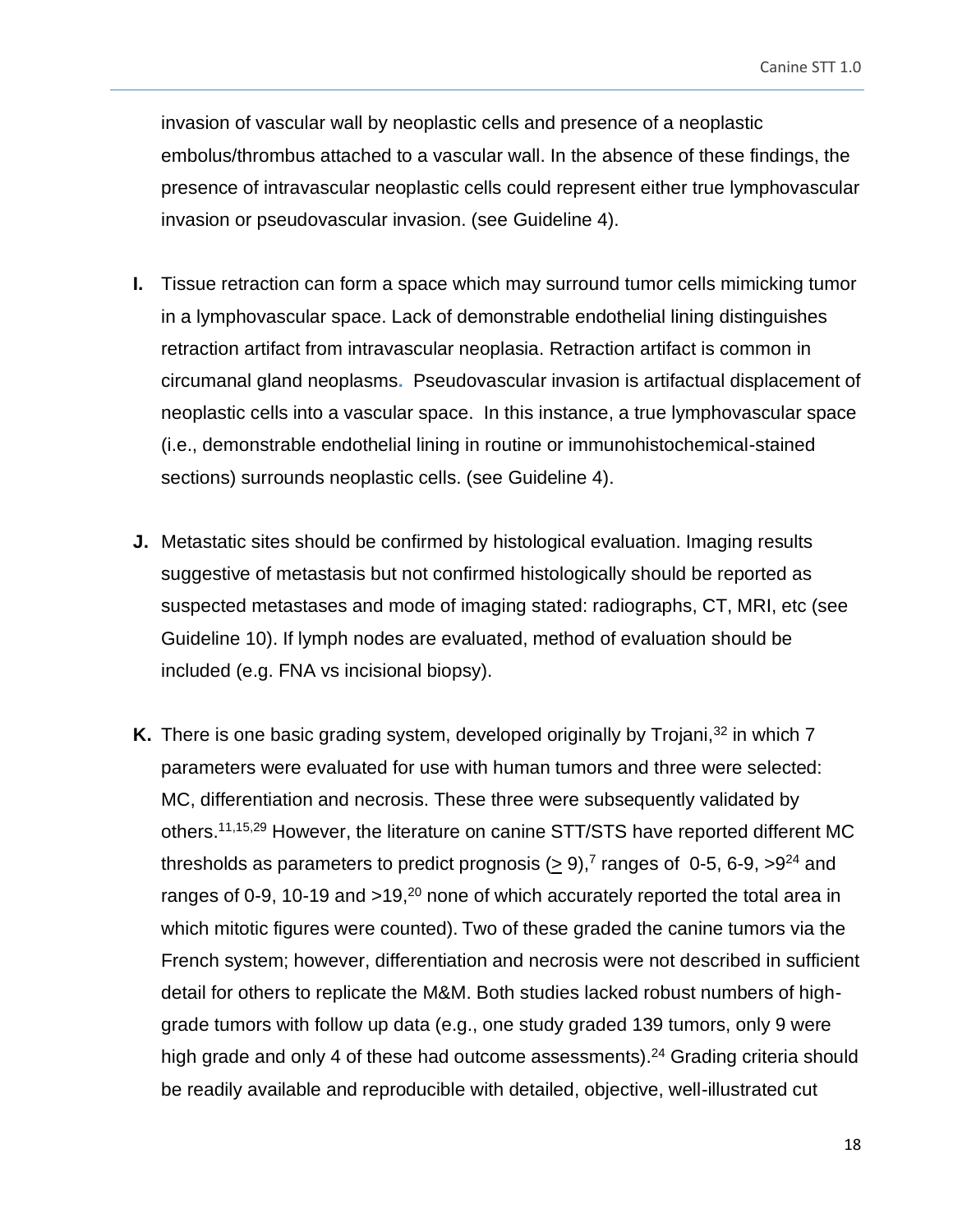points defined so others, including novices, can replicate and validate these studies. Furthermore, no studies compared the different MC thresholds to know which one is the most predictive. Some current studies still use incorrect terminology and methods described so poorly that results cannot be compared or validated.<sup>13</sup>

**L.** Histological differentiation is one of the original criteria evaluated by Trojani, modified by Coindre and currently utilized to evaluate soft tissue sarcomas in humans.<sup>11,29,32</sup> One of the early systems proposed for dog STT/STS grading includes a differentiation score based upon the scores used for human tumor grading.<sup>20</sup> Multiple studies indicated that histologic differentiation is one of the most problematic components of the human grading system<sup>29</sup> and poses a similar problem for dogs. A recent manuscript assessed intra- and inter-observer agreement in histological assessment of canine soft tissue sarcoma. In this manuscript, the specific type of soft tissue sarcoma was not reported, and all tumors were evaluated as a group. Although intra-observer differentiation assessment showed concordance, there was extensive interobserver disagreement in differentiation scoring.<sup>34</sup> No description or explanation of how the human soft tissue tumor differentiation score should be applied to the canine tumors was given in the proposed canine STT/STS grading system, and the human system needs to be modified for dogs.<sup>20</sup> The three differentiation scores are described as Score 1: Resembling normal, adult mesenchymal tissue, Score 2: Specific histologic type and Score 3: undifferentiated. The criteria for scoring was not further defined and no examples of the various differentiation scores were provided.<sup>20</sup> Differentiation score 1 poses particular problems in assessing canine STT/STS. Few STT/STS display differentiation that could be classified as adult mesenchymal tissue, with the possible exception of well-differentiated fibrosarcoma or liposarcoma, neither of which is a common skin nor subcutaneous neoplasm. On the other hand, PWT and NST form the majority of STT/STS in most studies, but do not resemble any *normal adult mesenchymal tissue* type. Some tumors can be reliably classified as PWT but others can be difficult to distinguish from NSTs or other tumor types, requiring IHC to differentiate.<sup>3</sup> To be effective, differentiation scoring systems must provide clear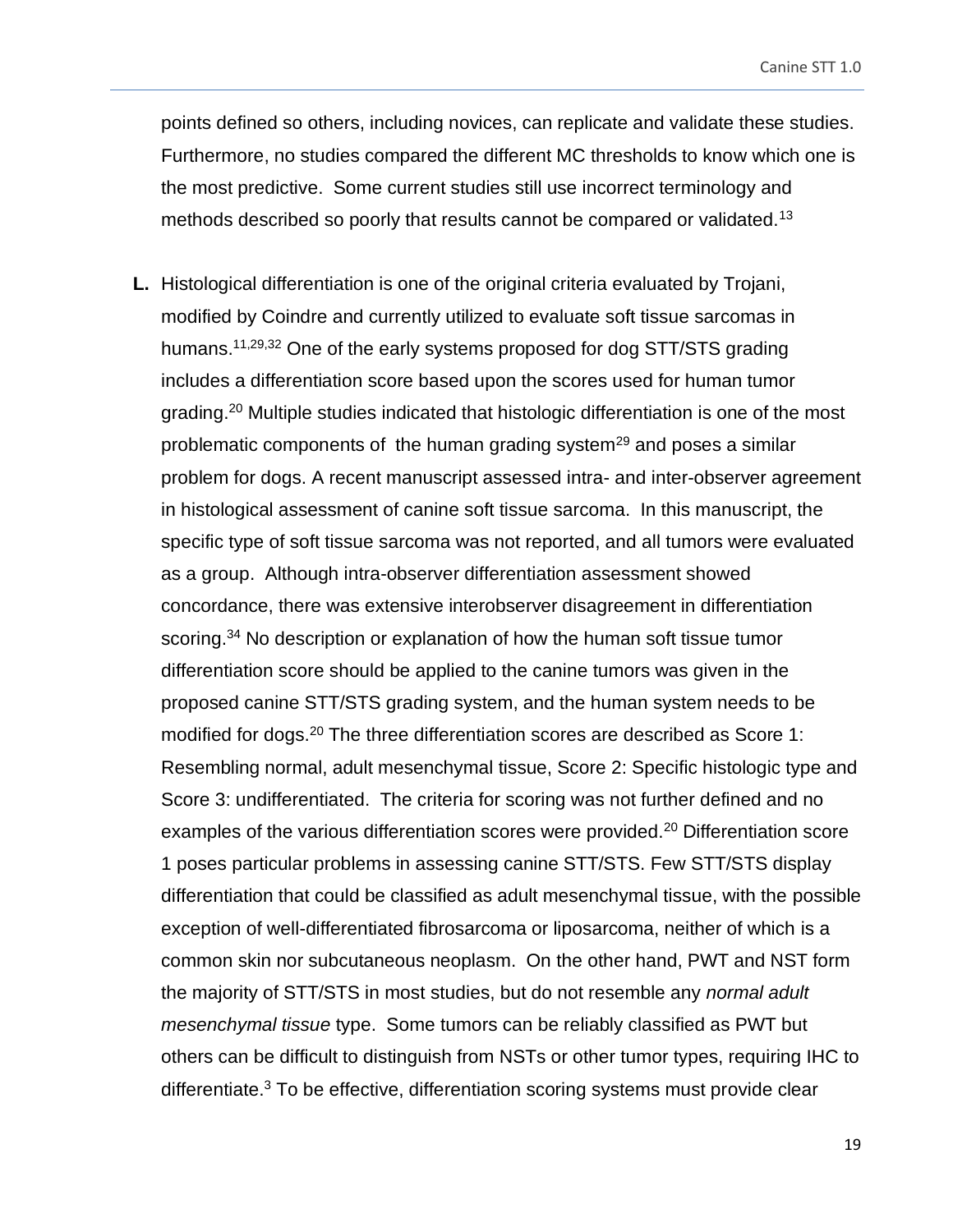criteria for determining the classification of these common tumor types. To address these issues we propose a new scoring system should be developed (see future considerations): 1. Histological features consistent with a specific diagnosis (ie PWT, NST); 2. Less definitive histological pattern suggestive of but not diagnostic of specific tumor type. Additional studies, such as IHC may be needed to make a definitive diagnosis; 3. Undifferentiated sarcoma/sarcoma of unknown type.

## <span id="page-19-0"></span>**Future Considerations:**

- 1. Present grading system should be followed, but the methods described in detail such that others can duplicate and attempt to validate results using the present 3 characteristics of degree of differentiation, percent necrosis and MC. The scoring systems need to be defined in detail (see earlier in this guideline). Additional histological features beyond these three should be selected and evaluated in like detail.
- 2. Consider assigning a weighted score to differentiation or mitotic count, such that these parameters have greater influence in tabulating the grade. Determine significance with outcome assessment.
- 3. Apply grading systems for STT/STS as follows: First, apply grading systems to all tumor types and assess outcomes, then assess prognostic utility of the grading system when applied to each specific histological type of tumor within the broad category of STT/STS. Determine if the specific histologic subtype is predictive of outcome regardless of grade.
- 4. Develop and assess utility of a new scoring system for differentiation. Scoring criteria could include categories such as:

a. Histological features consistent with a specific diagnosis (ie, PWT, NST) b. Less definitive histological pattern suggestive of but not diagnostic of specific tumor type. Additional studies, such as IHC may be needed to make a definitive diagnosis.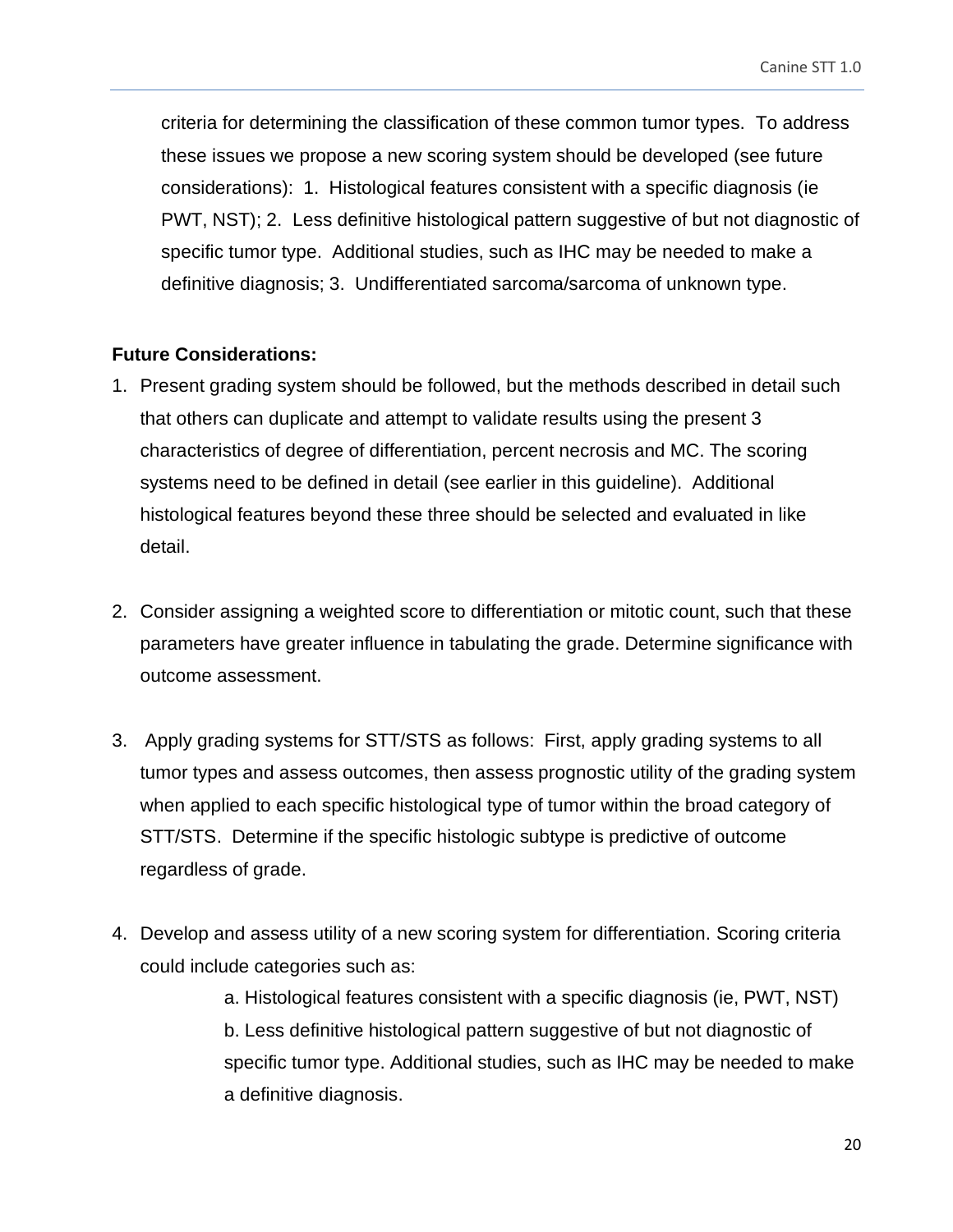c. Undifferentiated sarcoma/sarcoma of unknown type

d. What percentage of a tumor or the sections evaluated needs to show a pattern in order for the neoplasm to be considered a certain diagnosis?

5. Evaluate utility of necrosis in grading STT/STS

a. Determine means to assess necrosis (i.e., gross versus microscopic assessment) and develop standard protocol.

- b. Evaluate the 10% necrosis versus 50% threshold of necrosis.
- c. See Guideline 5 to help develop a scoring system.
- 6. Compare new grading systems to previous grading systems.
- 7. Incorporate additional histologic parameters into new grading system to evaluate utility. Include
	- a. Tumor cellularity
	- b. Atypical nuclei /nuclear pleomorphism
	- c. Multinucleated giant cells

d. Lymphovascular invasion: Use criteria of LVI in guideline 4 to define LVI and develop a scoring system based on guideline 4.

- 8. Perform univariable and multivariable analysis using all histological parameters in relation to outcome assessment.
- 9. Perform studies to further assess the distinction between PWT and NST
	- a. Establish "gold standard" reference method for definitive diagnosis (ie, IHC, electron microscopy, etc).
	- b. Assemble a large collection of both PWT and NST tumors (100 200 of each tumor type submitted from institutions around the world) which have been diagnosed definitively using the reference method. Collection should include both "classical" examples of the tumor type as well as tumors in which the histological pattern is less specific.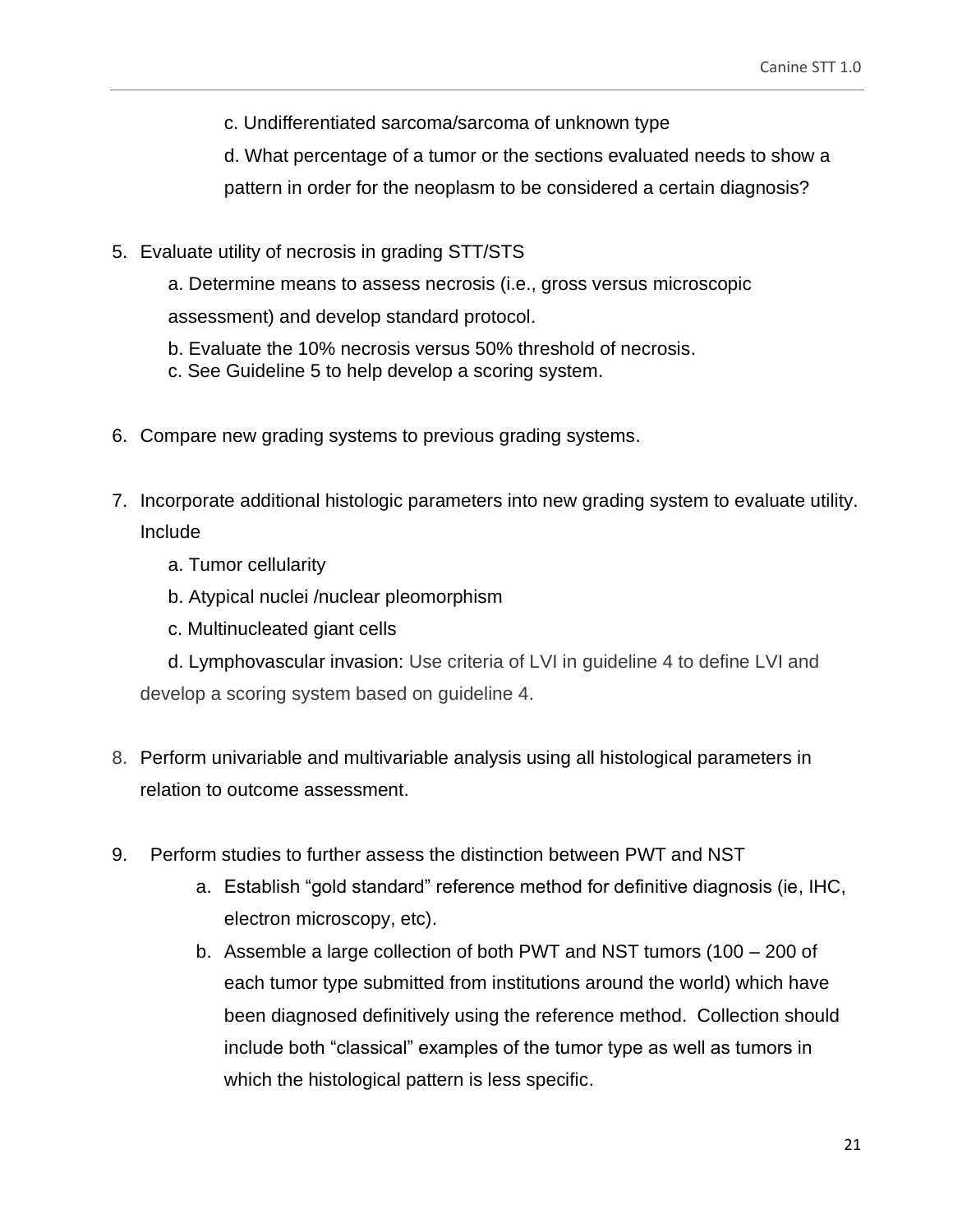- c. Post digital images of only H&E sections from the PWT/NST tumor collection for pathologists from a wide variety of institutions to make a diagnosis based upon routinely stained sections. All participants should be blind to definitive diagnoses and submissions of case material should come from a multitude of institutions.
- d. Determine the accuracy of diagnosis of NST/PWT on routinely stained sections by comparing diagnoses with the results of the definitive assay. Assess interobserver variation in diagnosis of NST/PWT in routinely stained histological sections.
- e. If NST/PWT cannot be reliably distinguished on the basis of routinely stained sections, a grading scheme which can be applied to a group of tumors may be more practical than requiring specific diagnosis before proceeding with applying a tumor grade.

10. Ensure use of defined area in  $mm<sup>2</sup>$  for enumeration of histological features used in grading systems.

11. Develop standards for assessment of re-excision biopsy specimens should be developed and results correlated with outcome assessment.

12. Explore use of computational pathology in assessment and grading of STT/STS – much of the above recommends developing scoring systems consider using types of technology that will objectively quantitate a histologic feature.

13. Investigate utility of molecular profiles in tumor grading/prognosis. These are used extensively in human STS to aid identification of type (subtype) and to estimate aggressiveness.

# <span id="page-21-0"></span>**References:**

1. Avallone G, Boracchi P, Stefanello D, Ferrari R, Rebughini A, Roccabianca P. Canine perivascular wall tumors: high prognostic impact of site, depth, and completeness of margins. *Vet Pathol*. 2014;51**:** 713-721.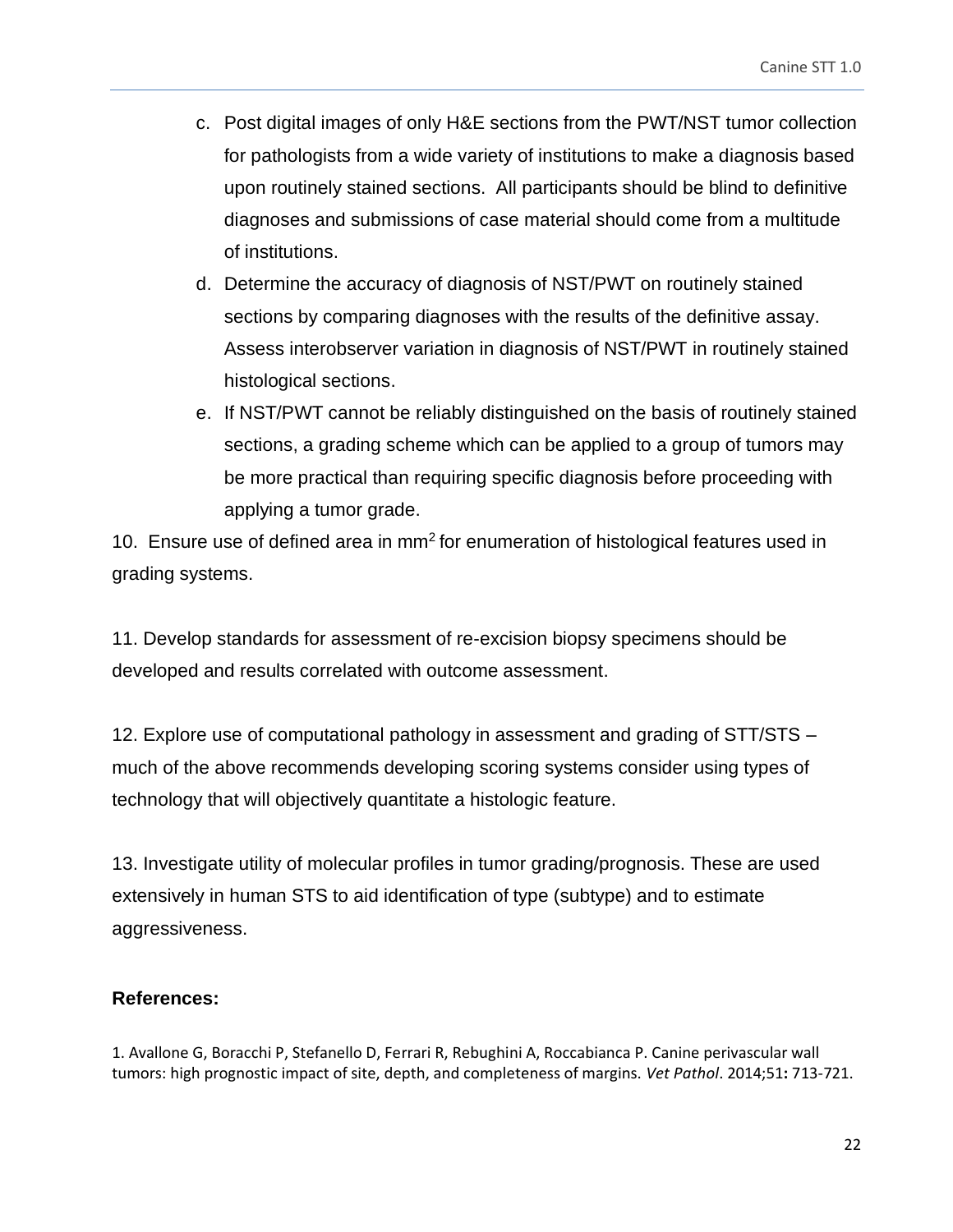2. Avallone G, Helmbold P, Caniatti M, Stefanello D, Nayak RC, Roccabianca P. The spectrum of canine cutaneous perivascular wall tumors: morphologic, phenotypic and clinical characterization. *Vet Pathol*. 2007;44**:** 607-620.

3. Avallone G, Stefanello D, Ferrari R, Roccabianca P. The controversial histologic classification of canine subcutaneous whorling tumours: The path to perivascular wall tumours. *Vet Comp Oncol*. 2020;18**:** 3-8. 4. Bacon NJ, Dernell WS, Ehrhart N, Powers BE, Withrow SJ. Evaluation of primary re-excision after recent inadequate resection of soft tissue sarcomas in dogs: 41 cases (1999-2004). *J Am Vet Med Assoc*. 2007;230**:**  548-554.

5. Biswas A, Setia N, Bhawan J. Cutaneous Neoplasms With Prominent Verocay Body–Like Structures: The So-called "Rippled Pattern". *The American journal of dermatopathology*. 2011;33**:** 539-550.

6. Boos GS, Bassuino DM, Wurster F, et al. Retrospective canine skin peripheral nerve sheath tumors data with emphasis on histologic, immunohistochemical and prognostic factors. *Pesquisa Veterinária Brasileira*. 2015;35**:** 965-974.

7. Bostock DE, Dye MT. Prognosis after surgical excision of canine fibrous connective tissue sarcomas. *Vet Pathol*. 1980;17**:** 581-588.

8. Bray J. Soft tissue sarcoma in the dog–part 1: a current review. *Journal of Small Animal Practice*. 2016;57**:**  510-519.

9. Bray JP, Polton GA, McSporran KD, Bridges J, Whitbread TM. Canine soft tissue sarcoma managed in first opinion practice: outcome in 350 cases. *Veterinary Surgery*. 2014;43**:** 774-782.

10. Byerly S, Chopra S, Nassif NA, et al. The role of margins in extremity soft tissue sarcoma. *J Surg Oncol*. 2016;113**:** 333-338.

11. Coindre JM. Grading of soft tissue sarcomas: review and update. *Arch Pathol Lab Med*. 2006;130**:** 1448- 1453.

12. Conway A-M, Mitchell C, Kilgour E, Brady G, Dive C, Cook N. Molecular characterisation and liquid biomarkers in Carcinoma of Unknown Primary (CUP): taking the 'U'out of 'CUP'. *British journal of cancer*. 2019;120**:** 141-153.

13. Crownshaw AH, McEntee MC, Nolan MW, Gieger TL. Evaluation of variables associated with outcomes in 41 dogs with incompletely excised high-grade soft tissue sarcomas treated with definitive-intent radiation therapy with or without chemotherapy. *Journal of the American Veterinary Medical Association*. 2020;256**:** 783-791.

14. Dennis M, McSporran K, Bacon N, Schulman F, Foster R, Powers B. Prognostic factors for cutaneous and subcutaneous soft tissue sarcomas in dogs. *Veterinary Pathology*. 2011;48**:** 73-84.

15. Fletcher C, Kempson R, Weiss S. Assoc Directors Anatom Surg Pathol: Recommendations for reporting soft-tissue sarcomas. *Am J Clin Pathol*. 1999;111**:** 594-598.

16. Frantz A, Sarver A, Ito D, et al. Molecular profiling reveals prognostically significant subtypes of canine lymphoma. *Veterinary pathology*. 2013;50**:** 693-703.

17. Goldblum J, Folpe A, Weiss S. Benign tumors of peripheral nerves. *Enzinger and Weiss's soft tissue tumors 6th ed Philadelphia: Elsevier Saunders*. 2014**:** 784-854.

18. Hassan BB, Altstadt LA, Dirksen WP, Elshafae SM, Rosol TJ. Canine Thyroid Cancer: Molecular Characterization and Cell Line Growth in Nude Mice. *Veterinary Pathology*. 2020;57**:** 227-240.

19. Hendrick MJ. Mesenchymal tumors of the skin and soft tissues. *Tumors in domestic animals*. 2017;5**:**  142-175.

20. Kuntz CA, Dernell WS, Powers BE, Devitt C, Straw RC, Withrow SJ. Prognostic factors for surgical treatment of soft-tissue sarcomas in dogs: 75 cases (1986-1996). *J Am Vet Med Assoc*. 1997;211**:** 1147- 1151.

21. Liptak JM. Histologic margins and the residual tumour classification scheme: Is it time to use a validated scheme in human oncology to standardise margin assessment in veterinary oncology? *Veterinary and Comparative Oncology*. 2020;18**:** 25-35.